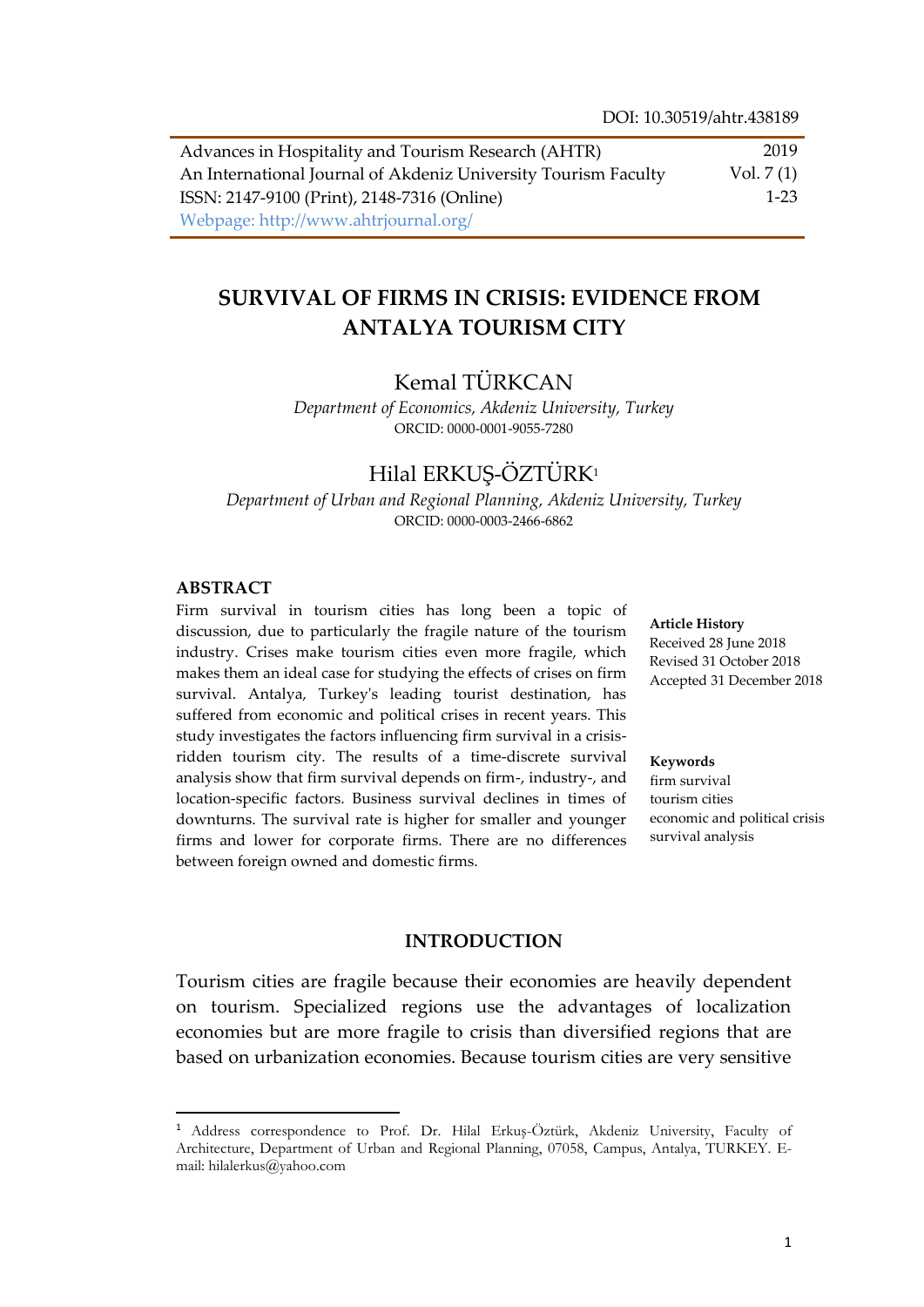to external shocks, they are good cases for exploring the factors that affect firm survival before, during, after economic and political crises.

The impact of (economic and political) crises on firm survival in tourism cities, however, is not well documented and understood. Literature on the impact of crises on firm survival has to date been limited, and those that exist rarely pay attention to the crises themselves. Previous literature on firm survival discusses firm entries and exits (Lay, 2003; Ozturk & Kilic, 2012; Cala et al., 2015), and focuses on the role of firm level indicators such as firm size, business structure, firm age, performance, skilled manpower and ownership structure (e.g., Ericson & Pakes, 1995; Littunen, 2000; Disney et al., 2003; Varum & Rocha, 2012). Only a few studies discuss the impact of crises on firm survival (Varum & Rocha, 2012; Bruni et al., 2014; Kovac et al., 2015) and only few have (Kaniovski et al., 2008; Falk, 2013; Brouder & Ericcson, 2013; Gemar et al., 2016) specifically studied their impact on tourism. Moreover, empirical work on both the entry and exit of companies in all sectors that include geographical and industry specific variables has yet to be done for a tourism city that is hit by a crisis.

The Antalya mass-tourism city and its sub-regions provide an ideal setting for observing the impact of the crisis on firm survival. The economic shocks of 2008 and 2009 and the political shocks of 2015 and 2016 had a negative impact on tourism cities in Turkey. Antalya, Turkey's leading tourism city, attracting around 10 million tourists a year until 2015, has been declined by Russian tourist ban, as well as by terrorist attacks in the country. The aim of this paper is to explore how firm-, geography-, industry- and crisis-specific determinants have affected firm survival in a tourism dominated city.

In this research, we use unique annual firm-level data on entry and exits compiled from the Antalya Chamber of Commerce and Industry (ATSO) between 2000 and 2016. We estimate the effects of both crises on firm survival in the Antalya region by using a complementary log-log model that controls for unobserved heterogeneity among firms, following the works of Fernandes and Paunov (2015), Basile et al. (2017) and Esteve-Perez et al. (2018). We try to show that firm survival declines in downturn periods.

The following sections are organized as follows. Firstly, the data and the descriptive analysis are introduced. In section 3 the empirical methodology and explanatory variables are described on the basis of a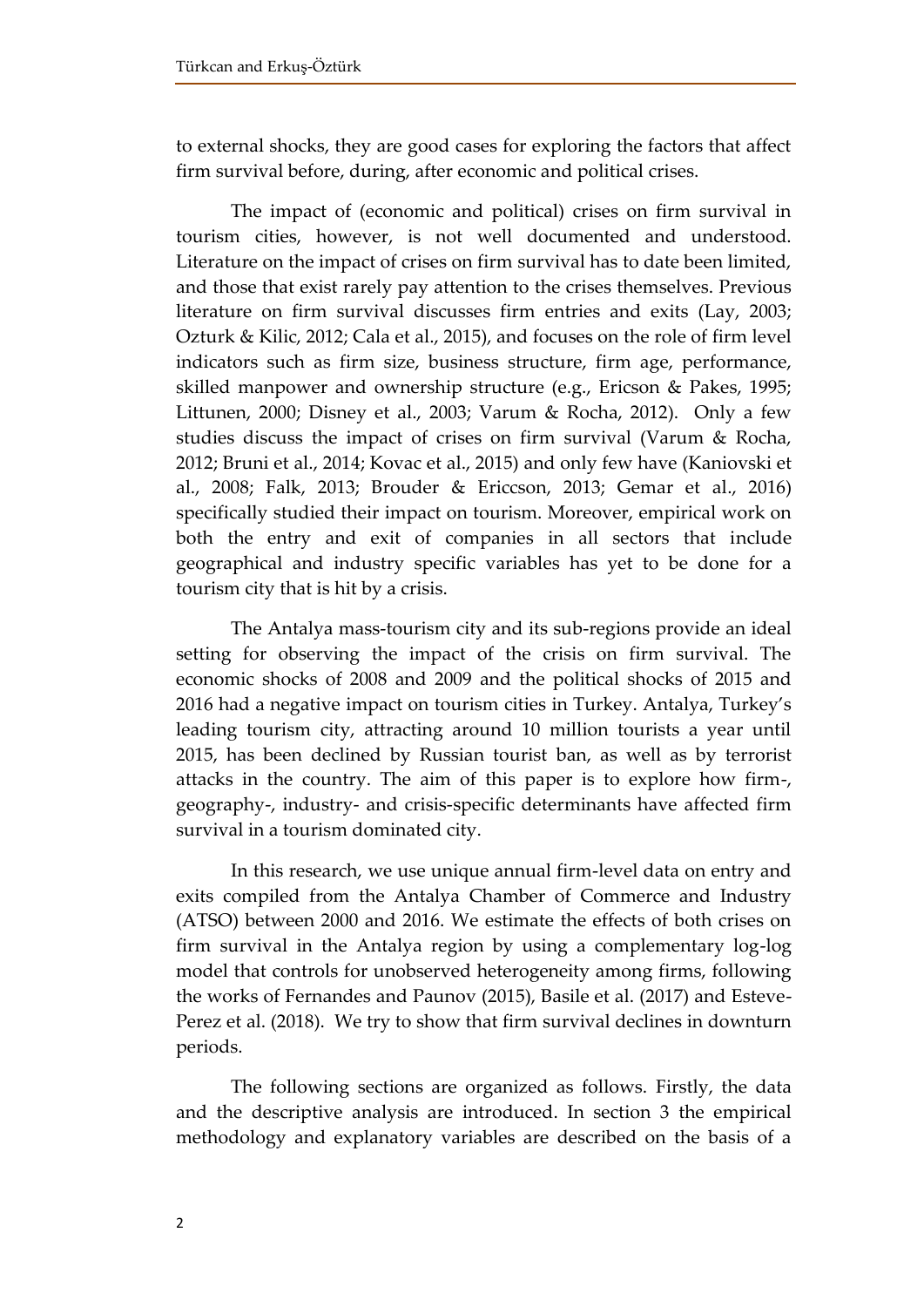review of related empirical literature. The final section discusses the results of the econometric analysis followed by concluding remarks.

# **DATA AND DESCRIPTIVE ANALYSIS**

To evaluate the effects of crisis on the survival of firms in Antalya, we use firm-level data garnered from the Antalya Chamber of Commerce and Industry (ATSO), NACE Rev. 2 on a 6-digit level. The firm-level data relate to all companies located in the 15 different districts of Antalya, which number over 62,000 for the years 2000-2016**<sup>i</sup>** . The database contains extensive information on a wide range of topics, including location (district-level), registration date (i.e. firm entry) or deregistration (i.e. firm exit), date of liquidation, current status, legal form, values of paid-in capital, occupation and ownership status of the firm (Turkish or foreign).

We see a particular decline in annual entry rates after 2008, indicating that it became more difficult or less worthwhile to enter the market after the 2008 global financial crisis, and this drop was even more pronounced when Turkey faced a series of political crises in 2015 and 2016, which led to declining tourist arrivals and foreign investments into Antalya region. On the other hand, a sharp rise can be observed in the annual exit rate after 2012 as the economic and political crisis took its toll. It can thus be concluded that both entry and exit rates in the Antalya region depend heavily on not only macroeconomic conditions, but also the political conditions in which the firms operate.

Before investigating the impacts of crisis on firm survival, we present some descriptive statistics related to firm survival for the entire sample, as well as for the various sub-samples, using non-parametric methods. The central issue here is how to calculate the duration or lifespan of firms. Following Fernandes and Paunov (2015) and Basile et al. (2017), firm duration is defined as the length in years that a firm is active. The maximum lifespan possible for each firm for the 2000-2016 period is 17, and Table 2 shows that the average lifespan or duration of firms is 6.62 years, while the median lifespan is 6 years for the entire sample. These findings suggest that firms in the Antalya region have shorter lifespan. Moreover, Table 2 also displays survival rates for selected industries (defined in terms of 2-digit level of Broad Structure of NACE Rev.2). It would appear that manufacturing firms have a higher survival rate, while those in the accommodation and food services sector exhibit lower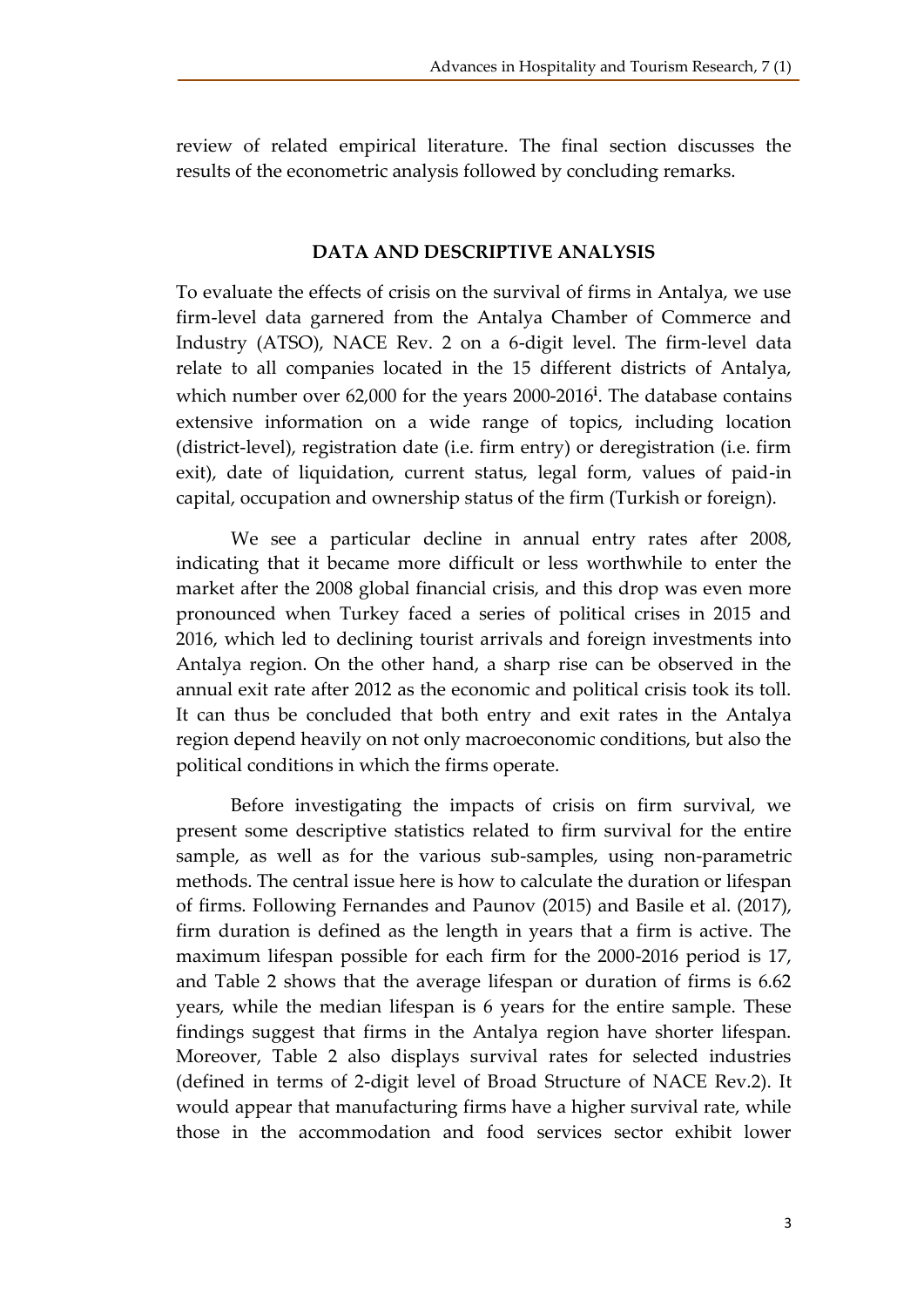survival rates, confirming that the tourism and hospitality industry is more sensitive to economic cycles and political turmoil.

The survival rates of firms are also diversified by geographical location. As Table 1 shows, firms located in the district of Korkuteli and city of Antalya exhibit lower survival rates than other districts. Findings for Kemer and Serik, which are important tourism destinations in the Antalya region, showed longer lifespan than other districts. Of course, this does not necessarily suggest that firms located in touristic places are much less sensitive to crisis, since the sample period under consideration covers periods of both expansion and recession. For the geographical variables, what we can clearly say is that the findings for the city of Antalya, and for Korkuteli, Kemer and Serik, show that firm survival and geography is location and sector specific, even within the same region.

As for the legal form**ii** , cooperatives have the longest lifespan, followed by corporations and limited liability companies. Sole proprietorship firms, on the other hand, have the lowest average lifespan, indicating that they are more sensitive to economic and political crisis than any other type of firm. Next, we compare the lifespan of firms across sizes. For our sampling design, we use paid-in capital value data to divide firms into four categories: micro, small, medium and large**iii** . The results reported in Table 2 indicate that the average lifespan of large and medium firms is longer than that of small and micro firms, and this result is quite consistent with previous studies, demonstrating that small firms have a lower survival rate than larger firms (Varum & Rocha, 2012; Kovac et al., 2015). Finally, our comparison of the duration of domestic and foreignowned firms reveals that domestic establishments, on average, have slightly longer durations than foreign establishments. This finding partially supports Mata and Freitas' (2012) argument that foreign firms are more footloose than domestic firms. They seem to exit during economic downturns, having looser attachments to a particular location than domestic firms.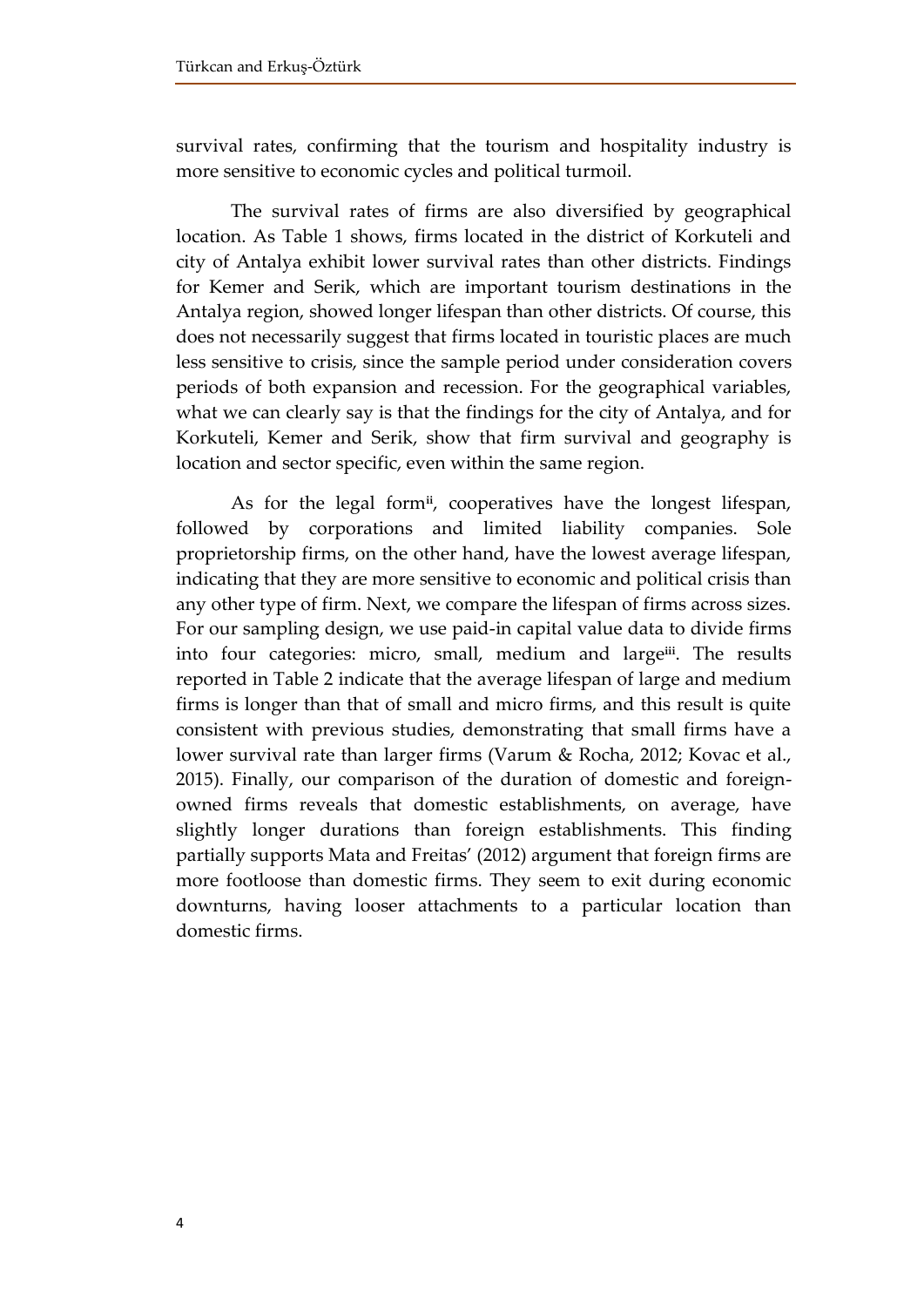|        | Observed life span in years |                |  |
|--------|-----------------------------|----------------|--|
|        | Mean                        | Median         |  |
| 48,628 | 6.62                        | 6              |  |
|        |                             |                |  |
| 4,244  | 6.96                        | 6              |  |
| 6,741  | 6.40                        | 6              |  |
| 19,163 | 6.71                        | 6              |  |
| 4,209  | 6.04                        | 5              |  |
|        |                             |                |  |
| 41,538 | 6.60                        | 6              |  |
| 3,000  | 7.33                        | 7              |  |
| 655    | 5.96                        | 5              |  |
| 2,068  | 7.16                        | 7              |  |
|        |                             |                |  |
| 15,544 | 5.84                        | 5              |  |
| 27,089 | 7.31                        | 7              |  |
| 5,951  | 5.41                        | $\overline{4}$ |  |
| 310    | 8.40                        | 9              |  |
|        |                             |                |  |
| 12,518 | 7.40                        | 7              |  |
| 28,243 | 5.99                        | 5              |  |
| 6,706  | 7.41                        | 7              |  |
| 1,161  | 9.05                        | 9              |  |
|        |                             |                |  |
| 44,888 | 6.65                        | 6              |  |
| 3,740  | 6.22                        | 6              |  |
|        | # firms                     |                |  |

Table 1. *Summary statistics of firms' lifespan (in years) in Antalya region, 2000-2016*

*Source*: Authors' own calculations based on ATSO's database.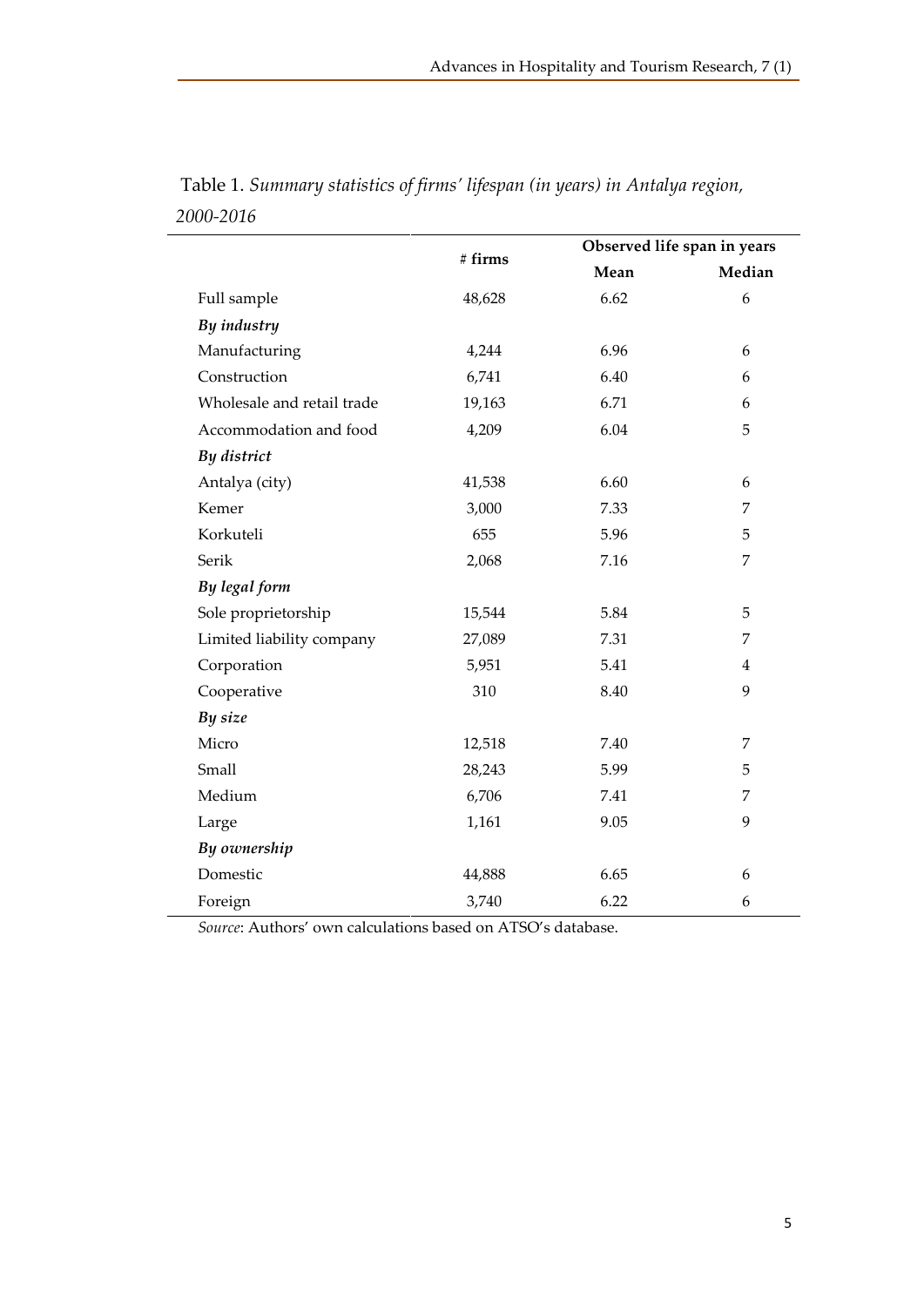

Figure 1. *Kaplan-Meier estimates of survival functions of firms in Antalya region*

To analyse the survival of firms in the Antalya region, we estimate the survival functions of firms using the Kaplan-Meier method for the full sample and sub-samples. The survival function, depicted as a solid line in Figure 1 (a), is downward sloping with a decreasing slope, implying that the probability of firm survival increases as firms in Antalya region stay in business for longer periods. Notably, the figure shows that the probability of surviving the first five years is approximately 85 percent, and existence for more than 10 years is around 65 percent. The probability of firm survival throughout the entire period is only 40 percent, suggesting that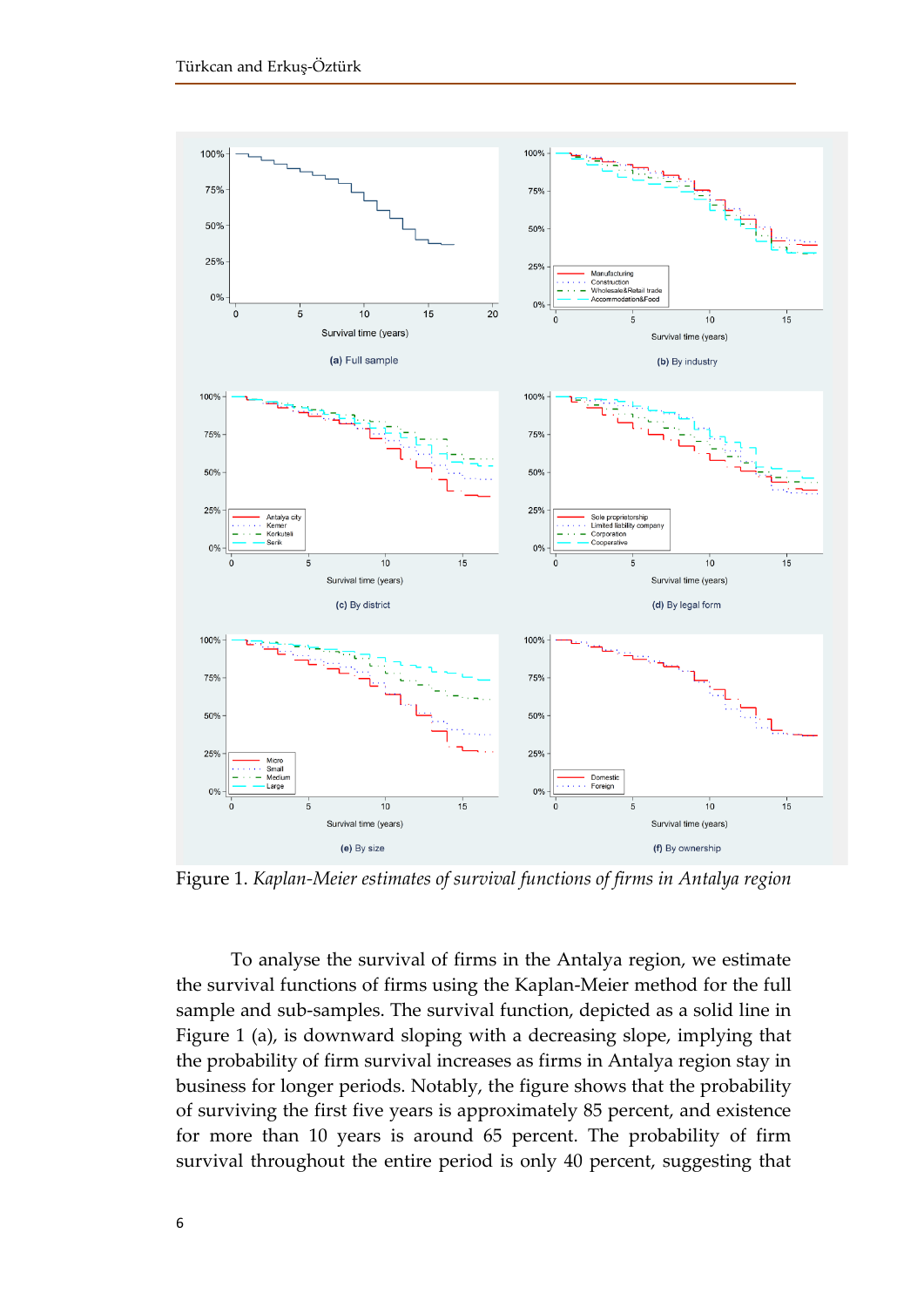firms in the Antalya region are short-lived. In addition, the results also show that the survival rates vary according to firm characteristics, as can be understood from Figure 1 (b-d). In particular, the firms in the manufacturing and construction sectors locating in the districts of Korkuteli (rural region) and Serik (tourism region), cooperatives and corporations, large- and medium-sized firms, and domestic firms demonstrate higher probabilities of survival than their counterparts. On the contrary, accommodation and food industry seem to exhibit the lower survival rates compare to other industries, confirming that tourism-related firms are more sensitive to economic cycles and political turmoil.

# **EMPIRICAL METHODOLOGY AND EXPLANATORY VARIABLES**

# **Empirical methodology**

Impact of economic and political crises on firm survival in Antalya region is scrutinized using a discrete-time duration models, following the works of Fernandes and Paunov (2015), Basile et al. (2017) and Esteve-Perez et al. (2018). In this study, our interest is in the impact of crises on the hazard rate of a firm, referring to the probability that a firm will exist for a given period, conditional on survival up to that period. Using the same notations as Esteve-Perez et al. (2018), we define  $\mathbf{T}_i$  as a continuous, nonnegative random variable measuring the survival time of a particular firm. The hazard probability is then defined as the probability of firm survival  $i$ within the specified time interval  $[t-1, t]$ , given that failure had not occurred prior to the starting time of the interval. This conditional probability can be expressed as a discrete-time hazard rate:

$$
h_i(t, X) = Pr(t - 1 < t | T_i \ge t - 1) = 1 - exp[-exp(\beta' X_{it} + \gamma_t)] \tag{1}
$$

where  $X_{it}$  is a vector of the time-varying covariates of firm, industry and macro-specific covariates that are assumed to effect the hazard rate;  $\beta$  is a vector of the coefficients to be estimated; and  $\gamma_t$  is the baseline hazard rate for the  $t$  th interval that allows the hazard rate to vary across periods. A positive (negative) sign of coefficients means higher (lower) likelihood of firm exit, and consequently a lower (higher) probability of firm survival.

In order to estimate the parameters of Equation (1), it is necessary to determine the functional form of the hazard rate,  $h_i(t, X)$ . Following Prentice and Gloeckler (1978) and Jenkins (2005), the hazard rate,  $h_i(t, X)$  is assumed to follow complementary log-log distribution or cloglog (Prentice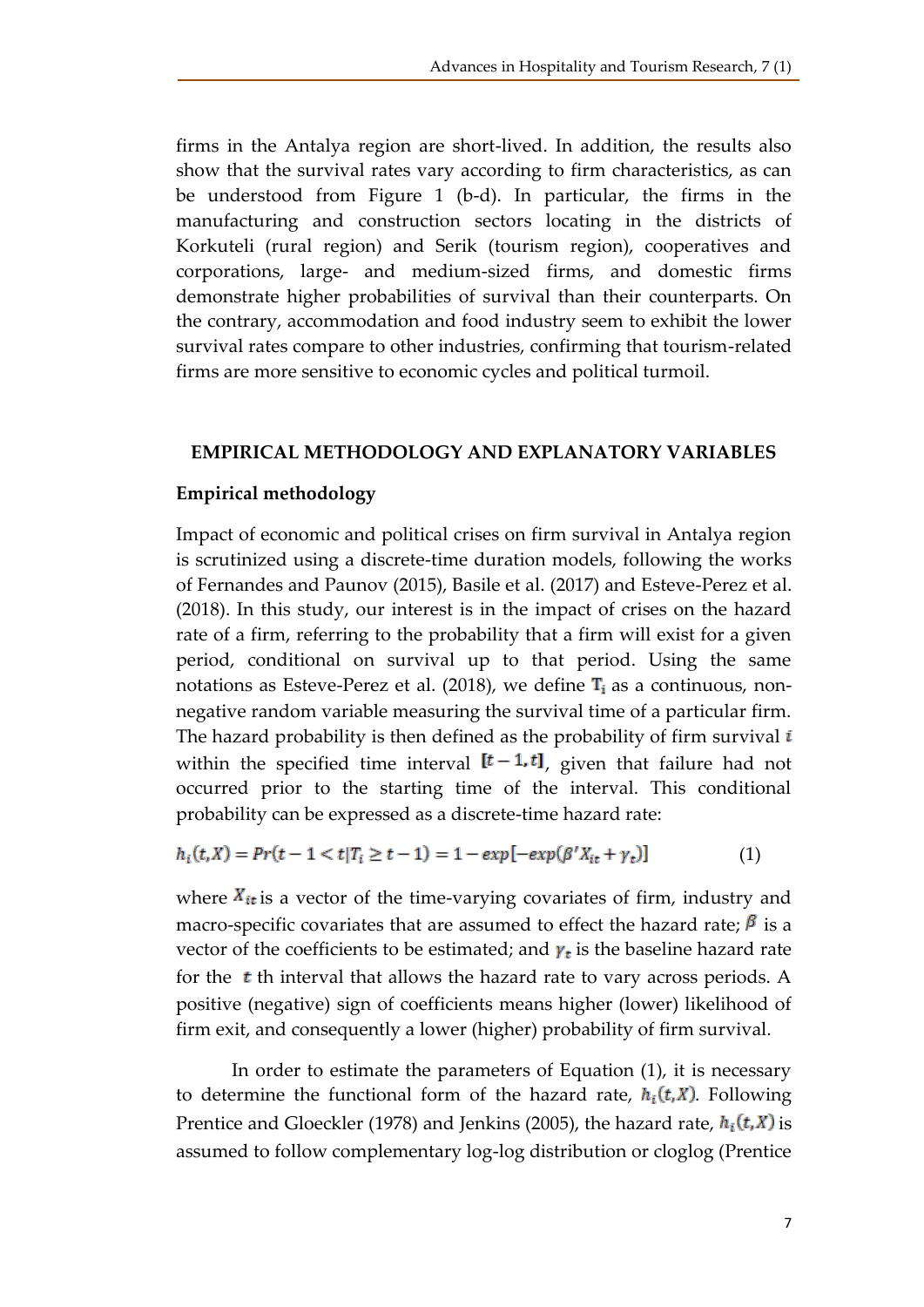& Gloeckler, 1978). Accordingly, the discrete-time hazard function takes the following form:

$$
cloglog[1 - h_t(X_{it})] \equiv log(-log[1 - h_t(X_{it})]) = \beta' X_{it} + \gamma_t
$$
\n(2)

The cloglog model (2) fails to account for potential unobserved heterogeneity among firms, in that the baseline hazard in Equation (2) is assumed to be constant and the same across firms over duration time. Ignoring unobserved heterogeneity may produce a severe bias in the nature of duration dependence and the estimates of the covariate effects. The most common way of dealing with unobserved heterogeneity is to include random effects in the hazard function. In the cloglog model in (2), unobserved heterogeneity  $v_i$  is introduced as follows:

$$
cloglog[1 - h_t(X_{it}|v_i)] \equiv log(-log[1 - h_t(X_{it}|v_i)]) = \beta'X_{it} + \gamma_t + u_i
$$
 (3)

where  $v_i$  is the firm-level random effects that are included through the error term  $u_i = ln(v_i)$ , where the error term is assumed to be normally distributed with zero mean and variance  $\sigma^2$ .

In this regard, in order to estimate the effects of economic and political crisis on firm survival, we first proceed with the discrete-time cloglog model without frailty (unobserved heterogeneity), after which, we consider the discrete-time cloglog model with frailty, which incorporates firm-level random effects to account for firm-specific variations as a robustness check. These specifications of the cloglog model require the underlying firm database to be expanded into firm-period format, and then for the firm duration to be transformed into a binary variable. Specifically, if the spell of the  $i$  th subject (firm  $i$ ) is completed, then the binary dependent variable assumes the unit value for the last time point  $(T_i)$ , and zero for the rest of the time points  $(1, 2, ... T_i - 1)$  in the time interval.

# **Explanatory variables**

To examine the durations of firms in the Antalya region, this paper considers several of the firm, industry and macroeconomic variables suggested in literature part. The choice of the explanatory variables (covariates) included in Equation (3) is dictated entirely by existing studies on firm survival and the information contained in our data set. The explanatory variables analysed in this study are: (i) firm-specific variables,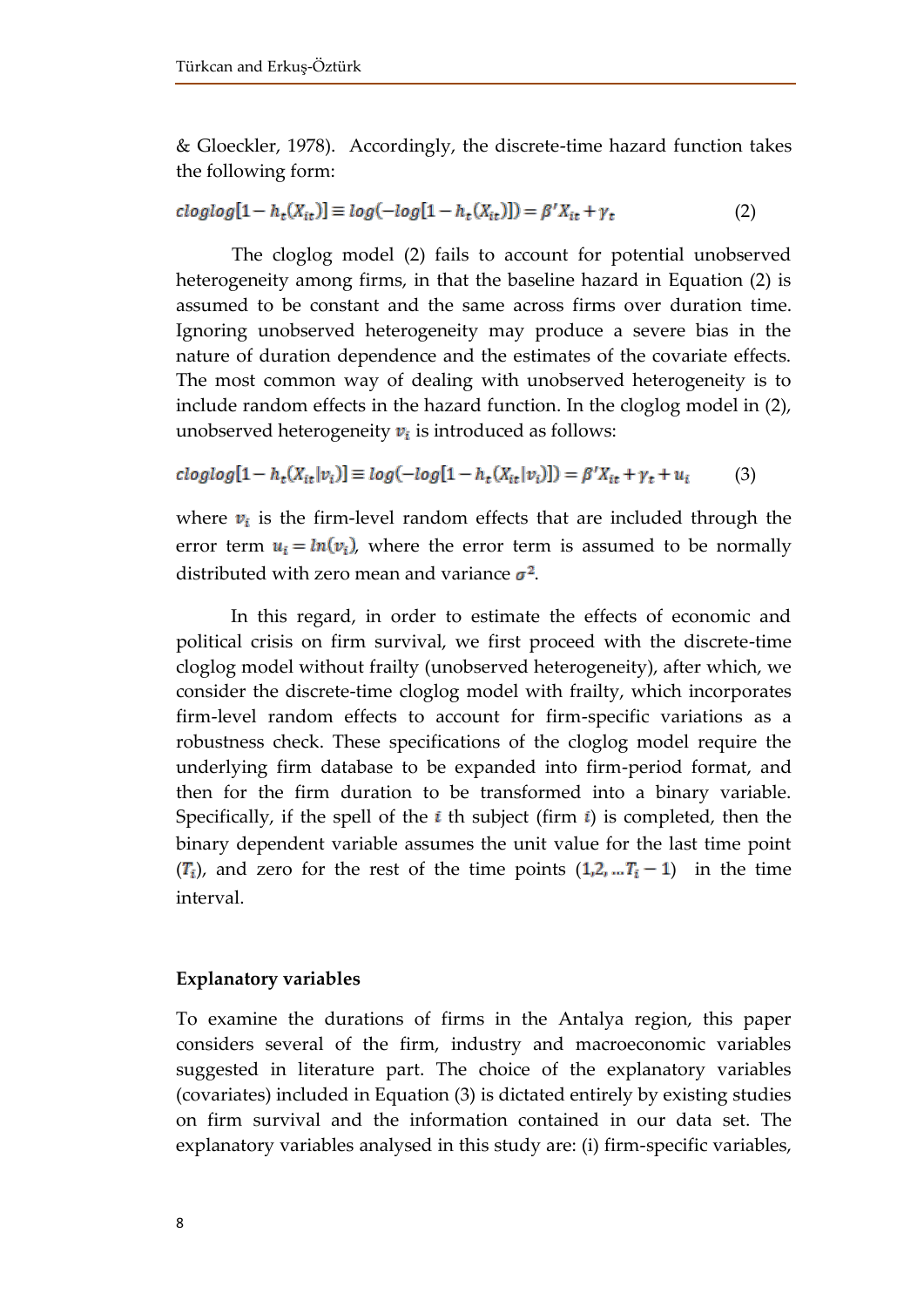(ii) industry-specific variables, (iii) macroeconomic variables and (iv) other control variables (see Table 2).

# *Firm-specific variables*

Firstly, we analyse the effects of firm age on firm survival. Several previous empirical studies have shown that firm survival increases with firm age (see, for example Dunne & Hughes, 1994; Neffke et al., 2012), which can be attributed to the fact that younger firms face a higher risk of failure due to shortcomings in managerial knowledge, financial management and accumulated experience (Kaniovski & Peneder, 2008; Esteve-Perez et al., 2018). In addition, the risk of failure is more likely to be lower among older firms given their access to more resources and their greater accumulated experience. Moreover, older firms are more diversified which makes them less vulnerable to the business cycles (Kaniovski & Peneder, 2008). That said, there are recent studies that challenge this view, suggesting instead that older firms can be inflexible, slow to change, and less likely to adopt new technologies, and so their survival rates decline steadily with age (Sorensen & Stuart, 2000; Kaniovski & Peneder, 2008). Taken together, these theoretical and empirical studies present a rather ambiguous picture of the relationship between firm age and survival. Firm age is measured as the number of years from the date of establishment. Following Cefis and Marsili (2005), we also include the squared term of age (Age2) based on the recent evidence of a U-shaped relationship between age and survival rate. This allows us to account for non-linear effects of firm age on the probability of firm survival.

Recent research has also shown that firm size can influence firm survival. According to Basile et al. (2017), firm size accounts for scale effects. In comparison to larger firms, small firms face greater difficulty in accessing capital and skilled labour, as well as tougher tax conditions. As a result, they have lower survival rate (i.e. higher hazard rate) as they find it difficult to reach the minimum efficient scale. We therefore include the size variable in our analysis to investigate whether or not a firm's size improves the survival probability of a firm. Size is a dummy variable that takes on a value of one for firms that are classified as medium and large according to the values of capital-in-paid, and zero otherwise.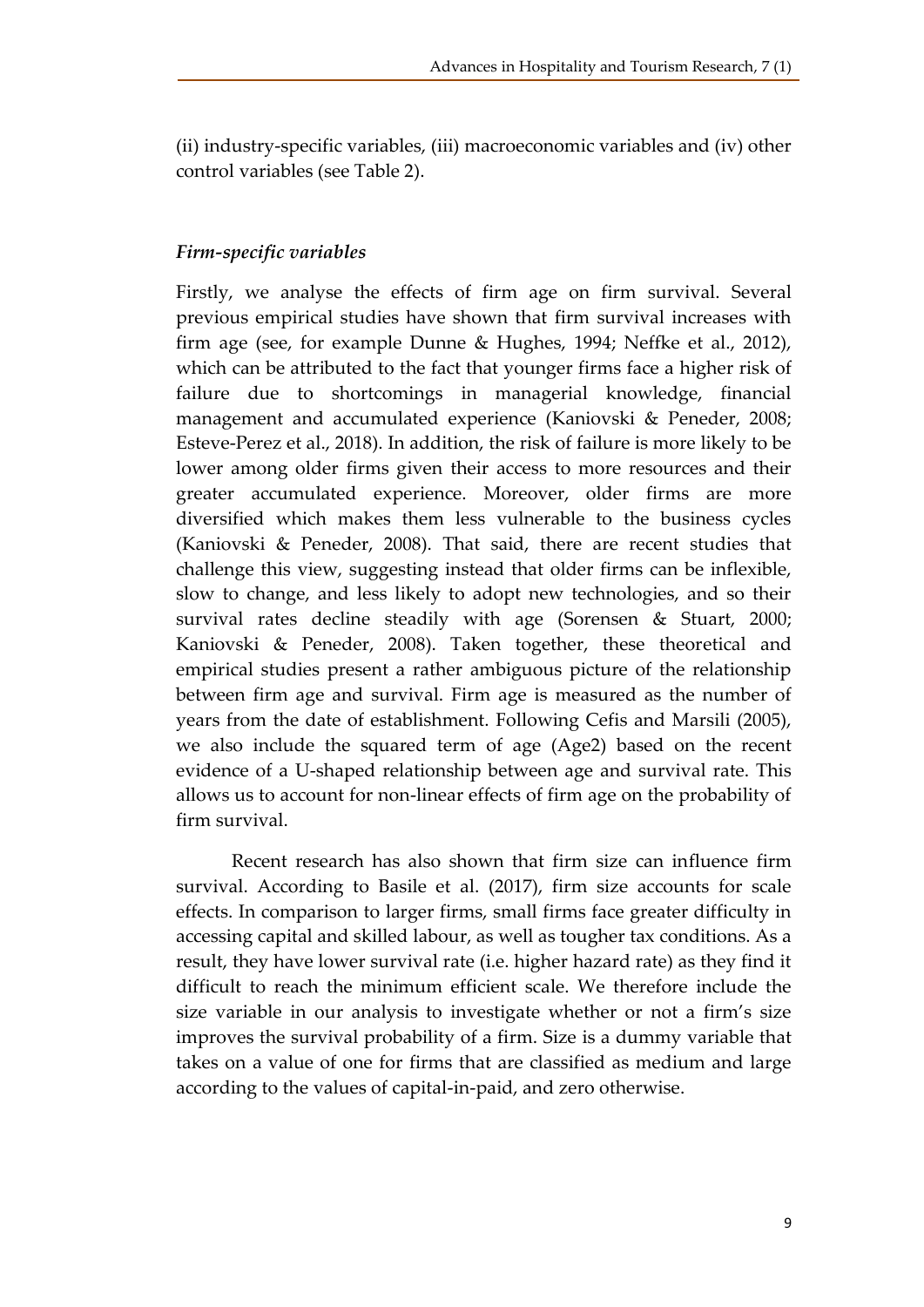| Variable                               | Definition                                                                                                                                                                                                                                                               | Source                      | Mean  | <b>SD</b> | Min. | Max.   |
|----------------------------------------|--------------------------------------------------------------------------------------------------------------------------------------------------------------------------------------------------------------------------------------------------------------------------|-----------------------------|-------|-----------|------|--------|
| Firm-level                             |                                                                                                                                                                                                                                                                          |                             |       |           |      |        |
| Age                                    | No. of years since the firm entry.                                                                                                                                                                                                                                       | ATSO                        | 4.95  | 3.35      | 1.00 | 16.00  |
| Age <sup>2</sup>                       | Squared no. of years since the firm<br>entry.                                                                                                                                                                                                                            | ATSO                        | 35.69 | 43.79     | 1.00 | 256.00 |
| Size                                   | Takes value one if the firm is<br>medium or large firm, zero<br>otherwise.                                                                                                                                                                                               | ATSO                        | 0.19  | 0.39      | 0.00 | 1.00   |
| Corporation                            | Takes one if the company is<br>organized as a limited liability<br>company, corporation cooperative,<br>limited partnership and some other<br>legal form, and zero otherwise if the<br>firm is organized as a sole<br>proprietorship and unlimited<br>liability company. | ATSO                        | 0.72  | 0.45      | 0.00 | 1.00   |
| Foreign                                | Takes value one if the firm is owned<br>by a foreign entity, zero otherwise.                                                                                                                                                                                             | <b>ATSO</b>                 | 0.08  | 0.26      | 0.00 | 1.00   |
| Industry-level                         |                                                                                                                                                                                                                                                                          |                             |       |           |      |        |
| Industry<br>agglomeration              | Natural log of number of firms at 2-<br>digit Broad Structure of NACE Rev.2.                                                                                                                                                                                             | ATSO                        | 8.01  | 1.25      | 0.00 | 9.53   |
| Industry<br>agglomeration <sup>2</sup> | Squared value of log of no. of firms<br>at 2-digit level of Broad Structure of<br>NACE Rev.2.                                                                                                                                                                            | ATSO                        | 65.77 | 19.14     | 0.00 | 90.80  |
| Herfindahl index                       | Reciprocal of number of firms,<br>constructed at 2-digit level of Broad<br>Structure of NACE Rev.2.                                                                                                                                                                      | ATSO                        | 0.00  | 0.01      | 0.00 | 1.00   |
| Entry rate                             | The proportion of new firms in a<br>given year relative to the total stock<br>of the previous year, constructed at<br>2-digit level of Broad Structure of<br>NACE Rev.2.                                                                                                 | ATSO                        | 0.17  | 0.11      | 0.04 | 2.50   |
| Macro-level                            |                                                                                                                                                                                                                                                                          |                             |       |           |      |        |
| Downturn                               | Takes value one if the year is 2008,<br>2009, 2015 and 2016, zero otherwise.                                                                                                                                                                                             |                             |       |           |      |        |
| Industry dummies                       | Takes value one if the firm belongs to<br>NACE 2-digit industry, zero<br>otherwise.                                                                                                                                                                                      |                             |       |           |      |        |
| District dummies                       | Takes value one if the firm is located<br>in a specific district, zero otherwise.                                                                                                                                                                                        |                             |       |           |      |        |
| Year dummies<br>$\rightarrow$          | Dummy for years $(2001-2016)$ .<br>$\mathbf{r}$<br>$\blacksquare$                                                                                                                                                                                                        | $\mathbf{r}$ . $\mathbf{r}$ |       |           |      |        |

Table 2. *Definition of explanatory variables, data sources, expected signs, and summary statistics*

*Source*: Authors' own calculations based on ATSO's database.

The legal structure of the firm may also affect its survival. Mata and Portugal (2002) hypothesized that "firms operating under limited liability face lower probabilities of exit than those of unlimited liability". The general argument put forward is that limited liability firms will exit later due to the fact that the owner is not personally responsible for the debts of the firm. Unlike limited liability firms, sole proprietorships, unlimited liability companies or limited partnership companies, on the other hand, remain personally liable for many obligations to business creditors, lenders and landlords. As a result, the risk of such firms exiting the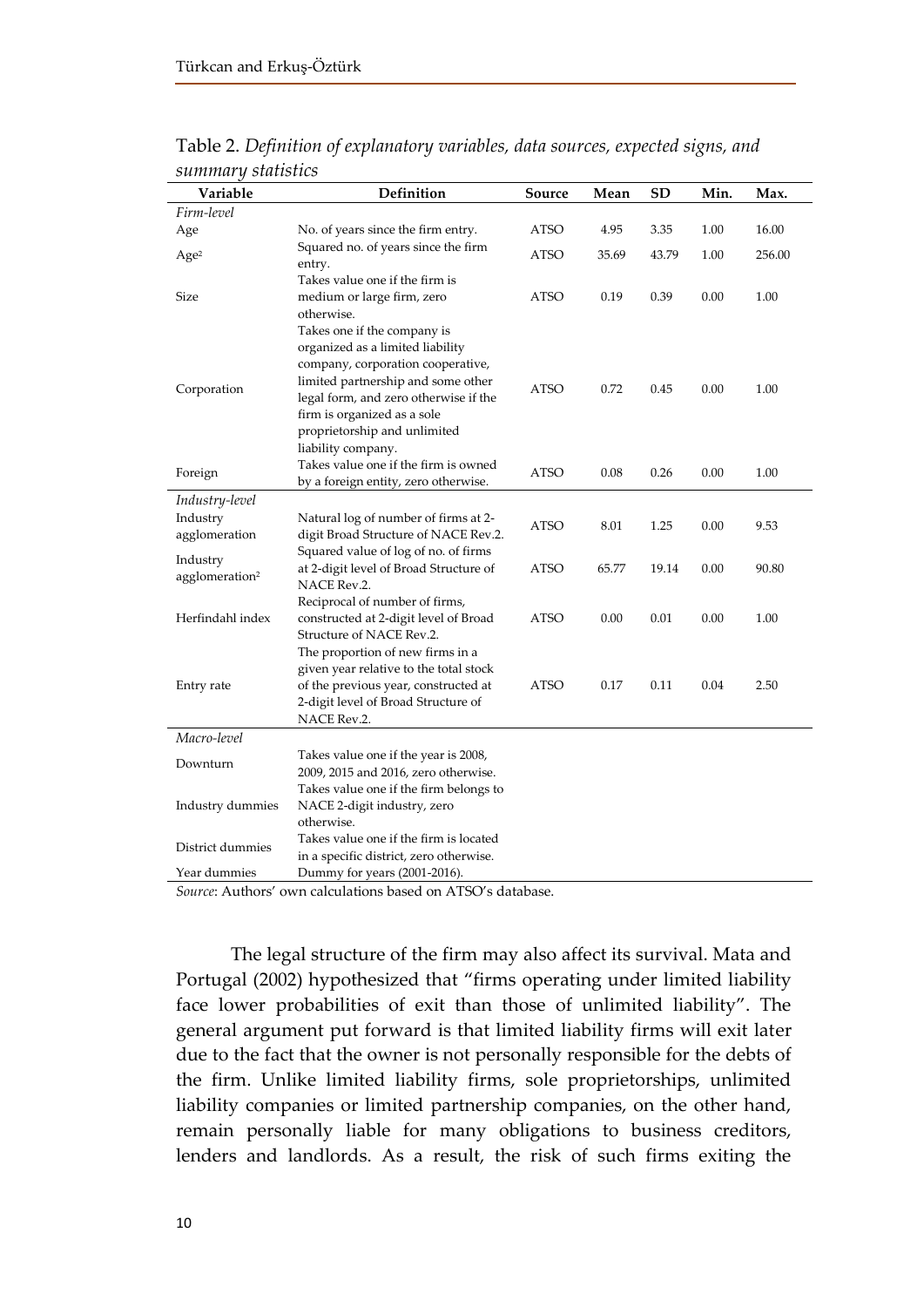business increases. Consistent with expectations, Mata and Portugal (2002) found that unlimited liability firms are more likely to exit than limited liability ones, and Esteve-Perez and Manez-Castillejo (2008) found that limited liability companies survive longer. Accordingly, a particular measure is introduced to take into account the effects of the legal form of the firm. In our analysis, the legal structure of a firm is captured through the dummy variable corporation, that takes the value of one if the company is organized as a limited liability company, corporation cooperative, limited partnership or some other legal form, and zero otherwise if the firm is organized as a sole proprietorship or unlimited liability company. We can expect this variable to show a positive effect on firm survival.

The last firm-specific variable included in the cloglog model regressions is foreign company dummy variable. Wagner and Gelübcke (2012) claim there are two main theoretical viewpoints on the impact of foreign ownership on firm survival. On the one hand, it is commonly argued that foreign-owned firms have a higher chance of survival than their domestic counterparts in that they have better access to such resources as capital, brands, knowledge and superior technologies from the parent firm. In addition, foreign firms may also incur a substantial amount of fixed or sunk costs, which are likely to be higher than for establishing a purely domestic firm in the local economy. In this regard, they are more likely to continue operating if the shock is only temporary (Godart et al., 2012). That said, one could also argue that foreign firms are likely to be less rooted (i.e. more footloose) in the local economy and may be quicker to close down production when the local economy shrinks. This may be due to the fact that foreign-owned firms may be part of a global production network in which production can be easily shifted between locations, meaning that they can respond swiftly to changes in local conditions by switching production location to another country (Varum et al., 2014). Hence, this argument implies a negative relationship between foreign ownership and firm survival. Empirical evidence has so far provided mixed results with regard to the impact of foreign ownership on firm survival (Wagner & Gelübcke, 2012). Based on the reviewed literature, a complex and ambiguous relationship between the variable foreign and firm survival can be expected.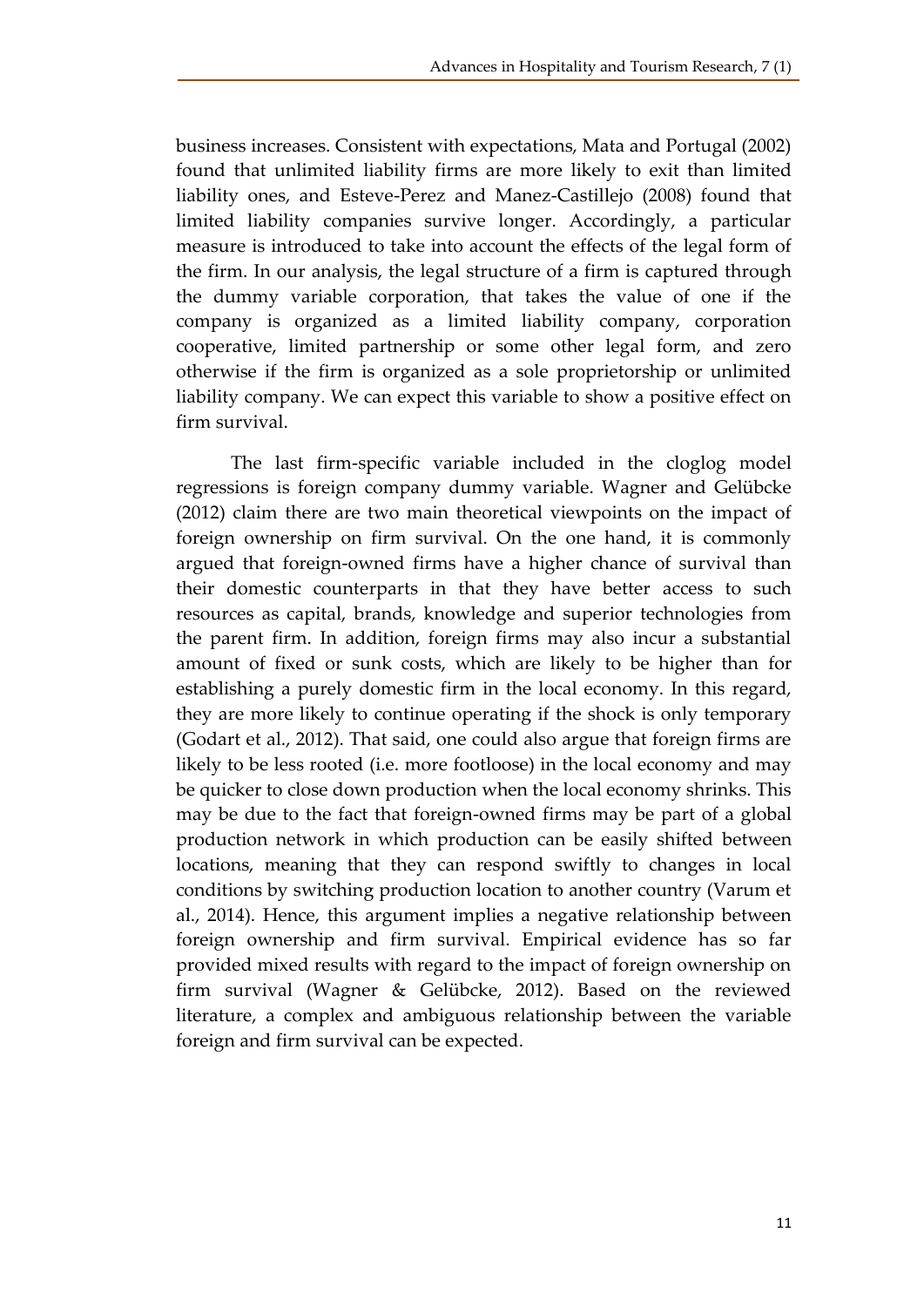# *Industry-specific variables*

The survival of a firm may not depend solely on firm-specific characteristics but also industry-level conditions. To account for such conditions, we include a number of industry-specific variables that are commonly used in firm survival studies, all of which are computed at the two-digit level of NACE, Revision 2. The first variable, industry agglomeration, is included to assess the impact of agglomeration on a firm's survival. Basile et al. (2017) suggest that firms within a cluster benefit from positive externalities, including the availability of a specialized labour market pooling, easy access to intermediate inputs, higher chances of knowledge spill over, supply of local public services, etc. All of these factors can result in lower costs or higher productivity, which in turn facilitate a higher survival rate, although a larger number of firms also means tougher competition and firm selection, and therefore an increase in the propensity to exit can be expected. In this study, we use the logarithm of the number of firms in the sector as a proxy for agglomeration economies in our regressions, following the study of Randelli and Ricchiuti (2015) and Resende et al. (2016), and one would expect an ambiguous effect of that variable on firm survival. The quadratic term for industry agglomeration is also included to check for the presence of a non-linear influence on firm survival.

Moreover, we also use another industry-specific variable, the Herfindahl index, to test the effects of lack of diversification on firm survival, which is computed as the reciprocal number of firms in a given sector. The index falls as the number of firms rises (as the industry becomes more competitive). Varum et al. (2014) states that the presence of strong competition may have a negative impact on the survival of incumbents, although it may also raise the probability of survival, since incumbent firms may have sufficient power to prevent new firms from entering a sector. Cala et al. (2015) also point out that the Hirschman-Herfindahl index, which indicates a lack of diversity in a region, may have a negative effect on firm survival due to getting more vulnerable to crisis. Previous empirical research reports offered mixed conclusions regarding the impact of industrial concentration.

Another industry-level variable relating to the intensity of competition is the entry rate in a given sector. A relatively high entry rate reflects tougher competition and may reduce the likelihood of survival for firms (Mata & Portugal, 2002; Taymaz & Özler, 2007; Resende et al., 2016), and the negative impact of this variable on firm survival is confirmed by a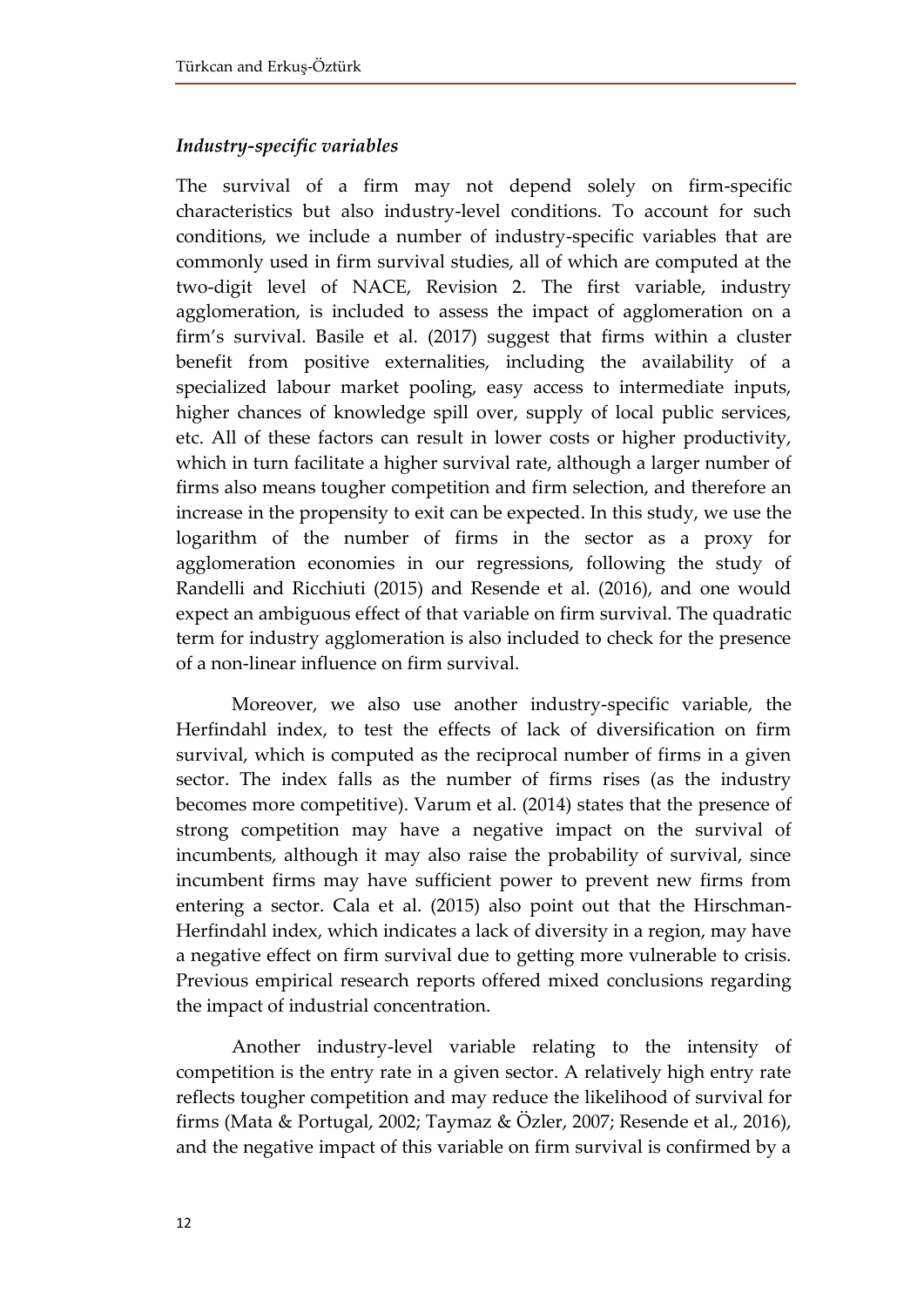large number of studies (e.g. Varum & Rocha, 2012; Varum et al., 2014). Entry rate is computed as the number of new firms in a given sector and year divided by the total number of firms operating in that sector in the previous year. This variable entry rate is thus expected to have a negative impact on firm survival.

# *Macro-level variables*

Macroeconomic conditions can also impact upon a firm's survival prospects (Varum et al., 2014). Favourable economic conditions can be expected to result in higher demand and price-cost margins, and may possibly improve the survival of firms, as incumbents do not have to act aggressively against new entrants (Basile et al., 2017). On other hand, during economic downturns the survival chances of firms could be adversely affected, resulting in a negative relationship. There are a large number of studies (e.g. Kaniovski & Peneder, 2008; Varum et al., 2014; Resende et al., 2016) investigating and supporting the positive effects of industry or market growth on the likelihood of firm survival. In addition, several recent studies show that economic downturns have had a detrimental impact on the survival of firms (Varum & Rocha, 2012; Varum et al., 2014).

To properly assess the effects of economic and political crisis on firm survival, we employ a downturn dummy that takes into account whether or not the economy is facing a period of economic and political crisis. Our use of the word "downturn" in this case refers to all forms of crisis in the Turkish economy, of which at least two types are included in the analysis. One is an economic crisis period, referring to a year in which the economy experiences a severe decline in GDP; and the other is a political crisis, referring to a year in which the country suffers political crisis, which may take the form of war, coup or terrorism. Turkey's GDP declined by almost 5 percent between 2008 and 2009 following the 2008– 2009 global financial crisis, and Turkey's economy, particularly the tourism sector, experienced major losses in the wake of repeated terror attacks and coup attempts in 2015 and 2016. Consequently, we consider downturn periods to have occurred in the Turkish economy in 2008, 2009, 2015 and 2016, and measure the impact of these downturns through the addition of a dummy variable to the discrete-time analysis, which take the value of one when Turkey was in downturn, and zero otherwise. In line with previous studies, the downturn variable is expected to have a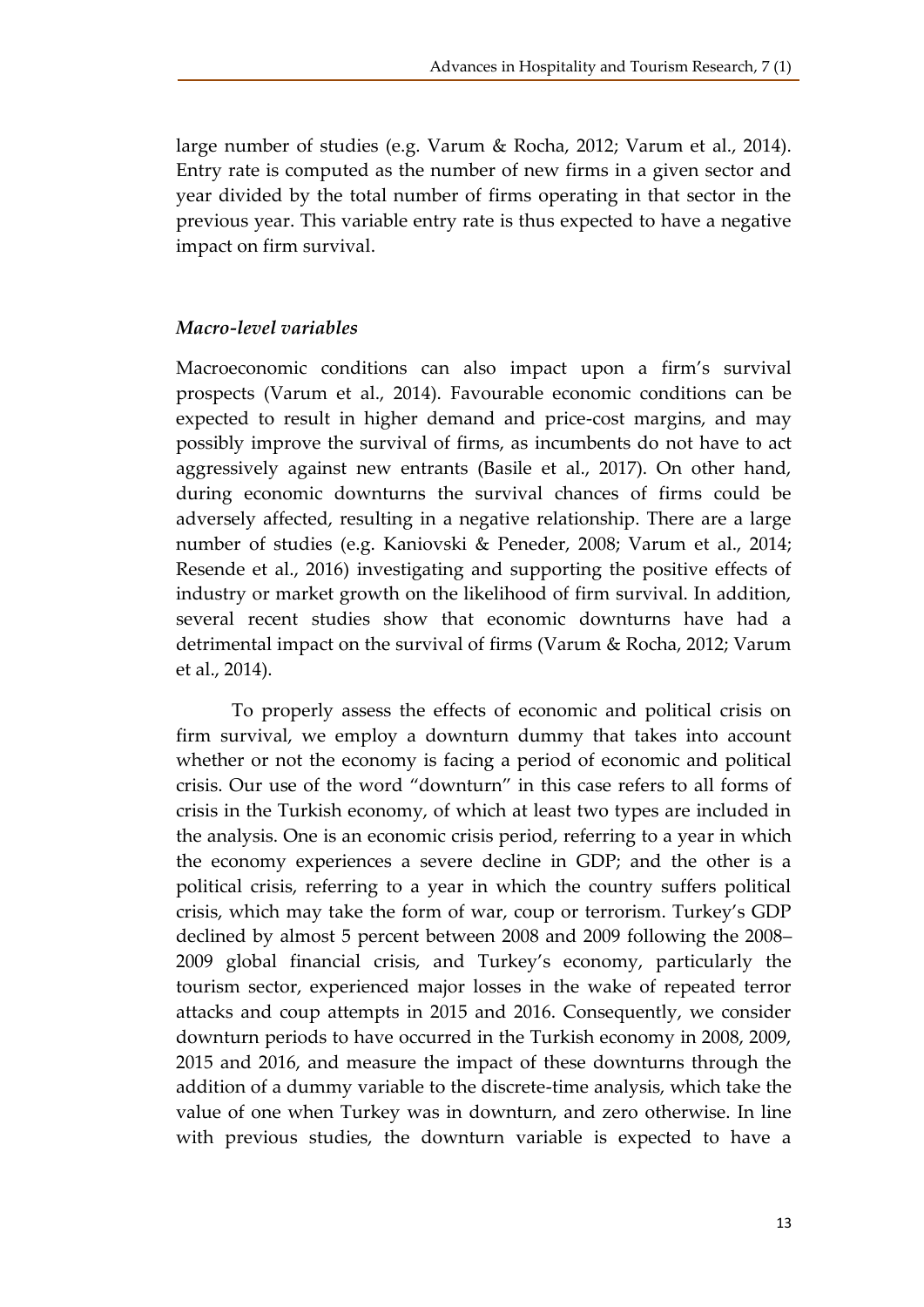negative effect on the probability of survival, or equivalently, a positive effect on the hazard.

In the second part of the analysis, we combine the interactions of this dummy variable with several firm-specific variables to differentiate between their effects in periods of downturn. The first interaction term entered into the model is size x downturn, which is included to investigate whether the effect of firm size varies during downturns, following the strategy of Varum and Rocha (2012). Small firms may face a higher probability of failure during a crisis than out-of-the crisis due to their lack of access to financial resources, to human resources, to technology, and most importantly, to their declining profitability. Unexpectedly, Varum and Rocha (2012) found that during downturns, even though small firms generally have a higher risk of exiting, larger firms affects from firm exit than smaller ones. Similarly, Ferreira and Saridakis (2017) show that micro-sized firms experience a higher risk of exiting during the pre-crisis period than in periods of crisis. At the same time, their results also suggest that the hazard rates of larger firms are found to increase during periods of crisis. The sign and significance of the interacted term will thus reveal whether the impact of firm size on survival differs during downturn periods.

Using our second interaction variable, corporation x downturn, we explore whether or not the legal form of the firm plays a significant role in firm survival during periods of downturn. Non-corporate firms, such as sole proprietorship companies or unlimited liability companies are typically smaller than corporate firms, and so may suffer more during an economic downturn due to the likely limited access to financial resources. Moreover, non-corporate firms are heavily reliant upon bank borrowing, and during downturns, they are less likely to be approved for loans. We would therefore expect corporate firms to be more prone to credit constraints during crisis periods than non-corporate firms. Taking these facts into account, it is expected that corporate-type firms face lower probabilities of exit than non-corporate firms during downturns.

Finally, following Varum et al. (2014), we utilize a foreign x downturn variable to investigate whether or not foreign-owned firms are more resilient during the downturn periods. There are presently two conflicting arguments on the role of foreign ownership on firm survival during downturns (Godart et al., 2012, Varum et al., 2014), one which argues that multinationals are more footloose than domestic firms, and thus more likely to exit in times of crisis; and the other that claims that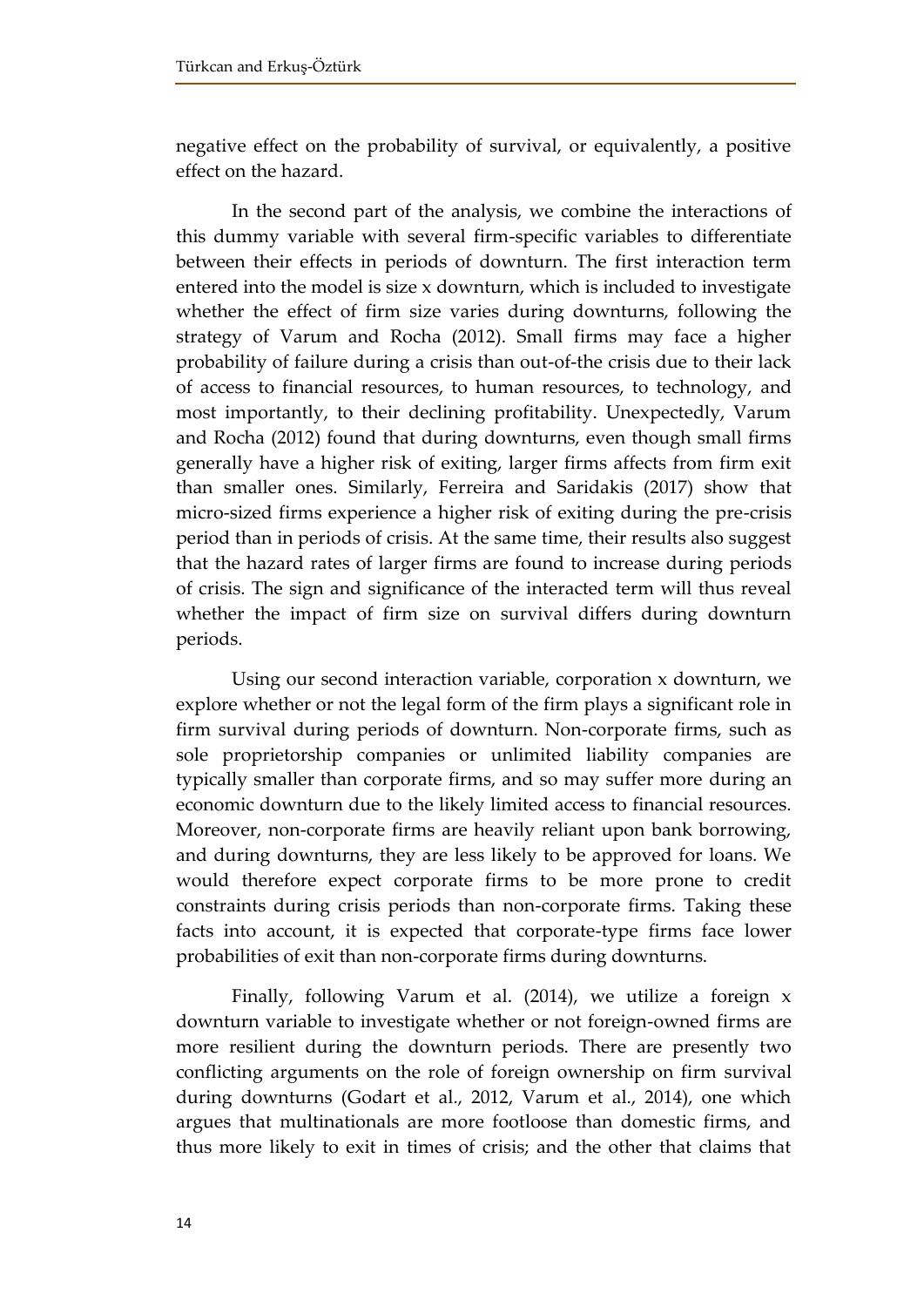multinationals typically have larger sunk costs than domestic firms, and have better access to resources and capabilities. This implies that they will be less reluctant to exit the market during a downturn, and may prefer to operate at a loss for a while, hoping that the economy will get back on track. The behaviour of foreign firms during downturns has been investigated in several previous researches, and the empirical evidence on this matter confirms the mix of theoretical predictions. Given this diversity of previous studies, the issue of the behaviours of foreign-owned firms during downturns warrants further investigation.

# *Control Variables*

In addition to the explanatory variables, we covered several control variables that have been shown in previous studies to be significant in explaining company survival (Holmes et al., 2010; Varum & Rocha, 2012; Esteve-Perez et al., 2018). First, 18 industry dummies are added to the analysis to control for any industry-specific effects that may affect survival rates. Second, 14 district dummies are included to identify the effect on firm survival of being located in a particular district. Finally, 13 annual time dummies are incorporated into the analysis to account for the effects of business cycles on firm survival.

#### **EMPIRICAL RESULTS**

The results of the discrete-time proportional hazard model shown in Table 3 obtained from a discrete-time proportional hazard model with a complementary log-log hazard function (cloglog). The dependent variable for the cloglog models is binary or dichotomous, the value of which is equal to one if the firm is exited, and zero otherwise, and is regressed on a set of firm, industry and macroeconomic variables along with other control variables. The results reported in Table 3 correspond to the four different specifications of the cloglog models. In Column 1 of Table 3, the results for the basic model are presented, with no consideration of any potential unobserved heterogeneity (Model 1). The second column of Table 3 presents the cloglog estimates when the unobserved heterogeneity is taken into account through firm-specific random effects (Model 2). The third column in the table corresponds to Model 1, but includes also several interaction variables between the downturn variable and firm-specific variables, namely size, corporation and foreign variable (Model 3). The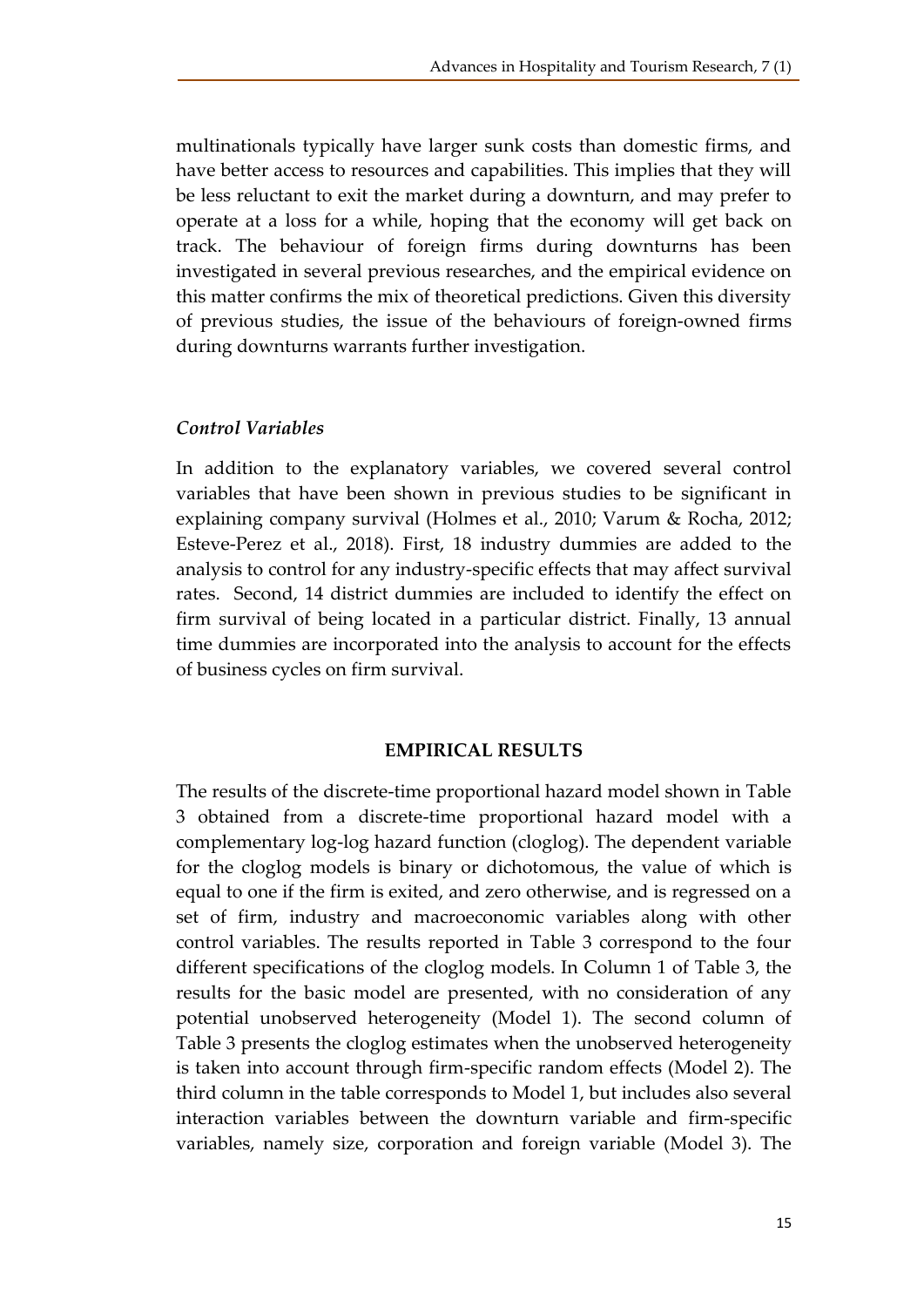fourth column reports the results of Model 2 with the aforementioned interaction terms (Model 4).

To check whether the model controlling for unobserved firm heterogeneity should be preferred to the basic model, we need to look at the estimate of the likelihood ratio test of rho  $(\rho)$ , which is the fraction of error variance explained by variations in the unobserved individual factors. When the rho parameter is zero, we should reject the null hypothesis that unobserved individual heterogeneity is not relevant. As shown in the third and fourth columns of Table 3, the likelihood-ratio tests (the rho parameter) clearly reject the null hypothesis of unobserved heterogeneity, suggesting that models with unobserved heterogeneity are appropriate for estimations. For the remainder of the analysis, we will therefore focus primarily on the results of Models 2 and 4.

It is important to note that the reported coefficients in Table 3 represent hazard ratios. A positive coefficient for an explanatory variable means that the hazard rate is increasing, and equivalently, that the survival rate is declining. Conversely, a negative regression coefficient implies a decreased hazard and increased survival rates.

First of all, starting with firm-specific variables, the results of Model 2 show that firm age and its squared counterpart have a positive and significant effect on the probability of exit. Contrary to our expectations, this finding indicates a lack of a non-linear relationship between firm age and survival. This is a rather surprising result, given the fact that younger firms have liabilities of newness, and so one may expect to see a higher hazard rate among them (Mata & Portugal, 2002). However, our results seem to suggest that the hazard rate increases in the years immediately after entry, and continues to increase as the firm age increases (monotonically). This finding contradicts the "liability of newness" or "liability of adolescence" hypothesis which suggests respectively that inverted U-shaped relationships and U-shaped between firm age and survival (Mata & Portugal, 2002). This may be attributed to the fact that new firms exhaust their available financial resources, which may not be readily available in developing countries, before building strong linkages with their customers and suppliers, and therefore are forced to exit the market.

In line with the hypothesis, we find that the firm size variable exerts a negative and significance influence on the hazard rate, suggesting that larger firms are more likely to survive. This finding is consistent with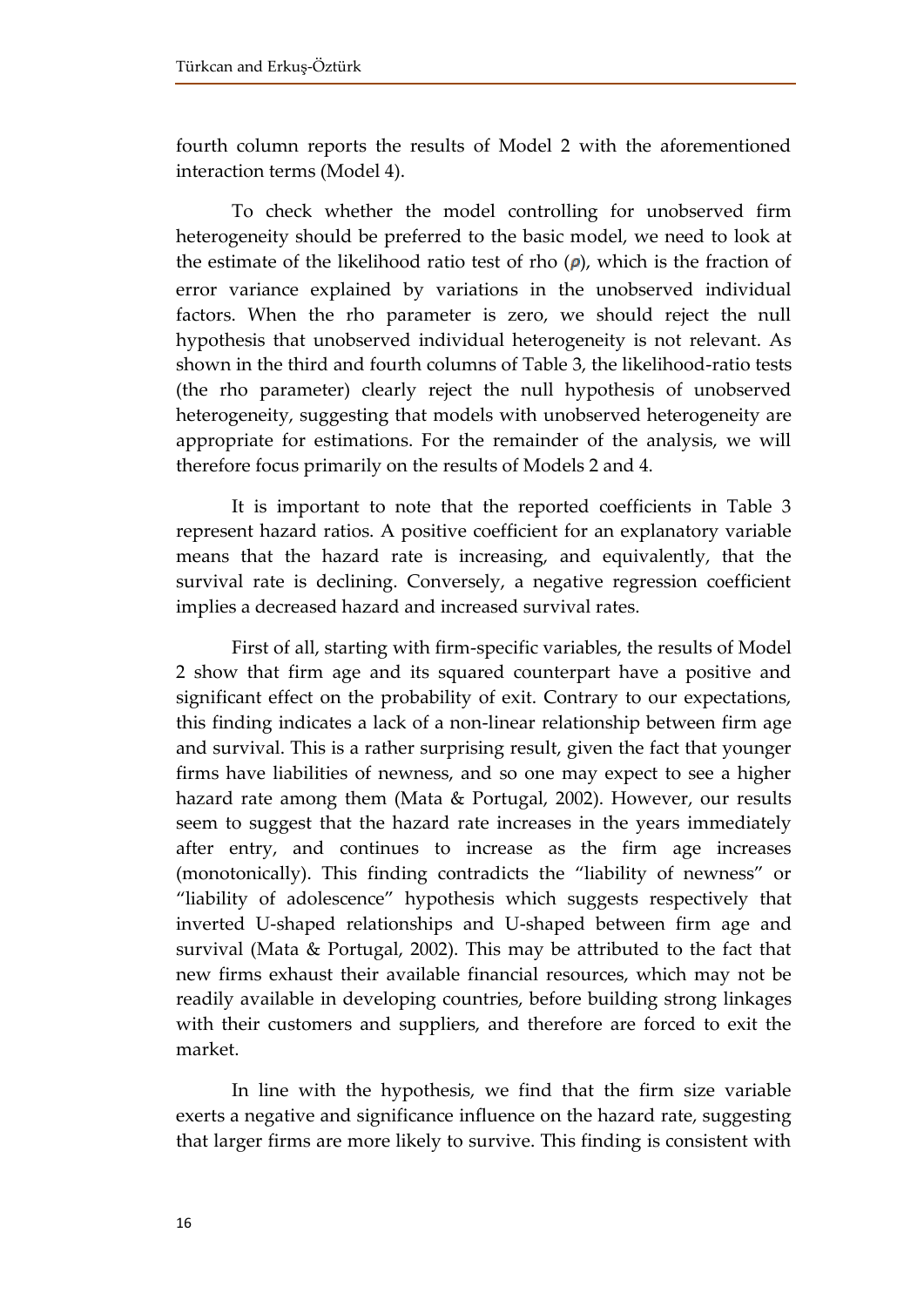the findings of Basile et al. (2017), who identify a positive relationship between firm size and firm survival. The findings for Antalya confirm also the arguments related to small firms suggesting that they may face cost disadvantages and greater difficulties in gaining access to capital and labor markets than large firms (Esteve-Perez et al., 2004; Varum & Rocha, 2012). Moreover, the results also support the hypothesis that corporate types of business structure (proxied by the corporation variable) strongly increase the probability of survival, suggesting that being liable for the debts of the company and having limited assets or resources leads to higher hazard rates. Meanwhile, our analysis shows that foreign ownership has a statistically significant negative impact on firm survival, and this is consistent with the results of Varum and Rocha (2012). The available data on Antalya firms provides evidence for the hypothesis, indicating that foreign firms are more footloose than their domestic counterparts.

Turning now to the results for industry-specific variables, we find that the agglomeration variable has an inverted U-shaped relationship with firm survival, as indicated by the positive coefficient on the variable and the negative coefficient of its square, which concurs with the results of previous studies (Cala et al., 2015; Cainelli et al., 2014; Varum et al., 2014). The results show that specialization diminishes firm exit, which supports the findings of the descriptive analysis of firm survival in specialized districts, such as those seen in the Kemer and Belek tourism districts. Our findings related to the decline of survival with increasing agglomeration, such as that seen in the central Antalya case, supports this argument related to the service-sector dominated tourism city case, and the evidence also supports the view that the intensity of competition or diseconomies of agglomeration lower the chances of survival of firms.

Regarding the influence of industrial concentration, the Herfindahl index is found to point to a reduction in the likelihood of survival in the Antalya region. This suggests that in more concentrated markets, the probability of survival is lower. In other words, firms operating in highly competitive markets are more likely to survive than those in poorly competitive markets, and this concurs with the results of Kaniovski and Peneder (2008) and Resende et al. (2016). Moreover, the entry variable exerts a negative influence on the survival rates of firms, and so there is evidence that the entry of new firms increases competition, and consequently, reduces the chance of survival, which is in line with the evidence provided in Varum et al. (2014).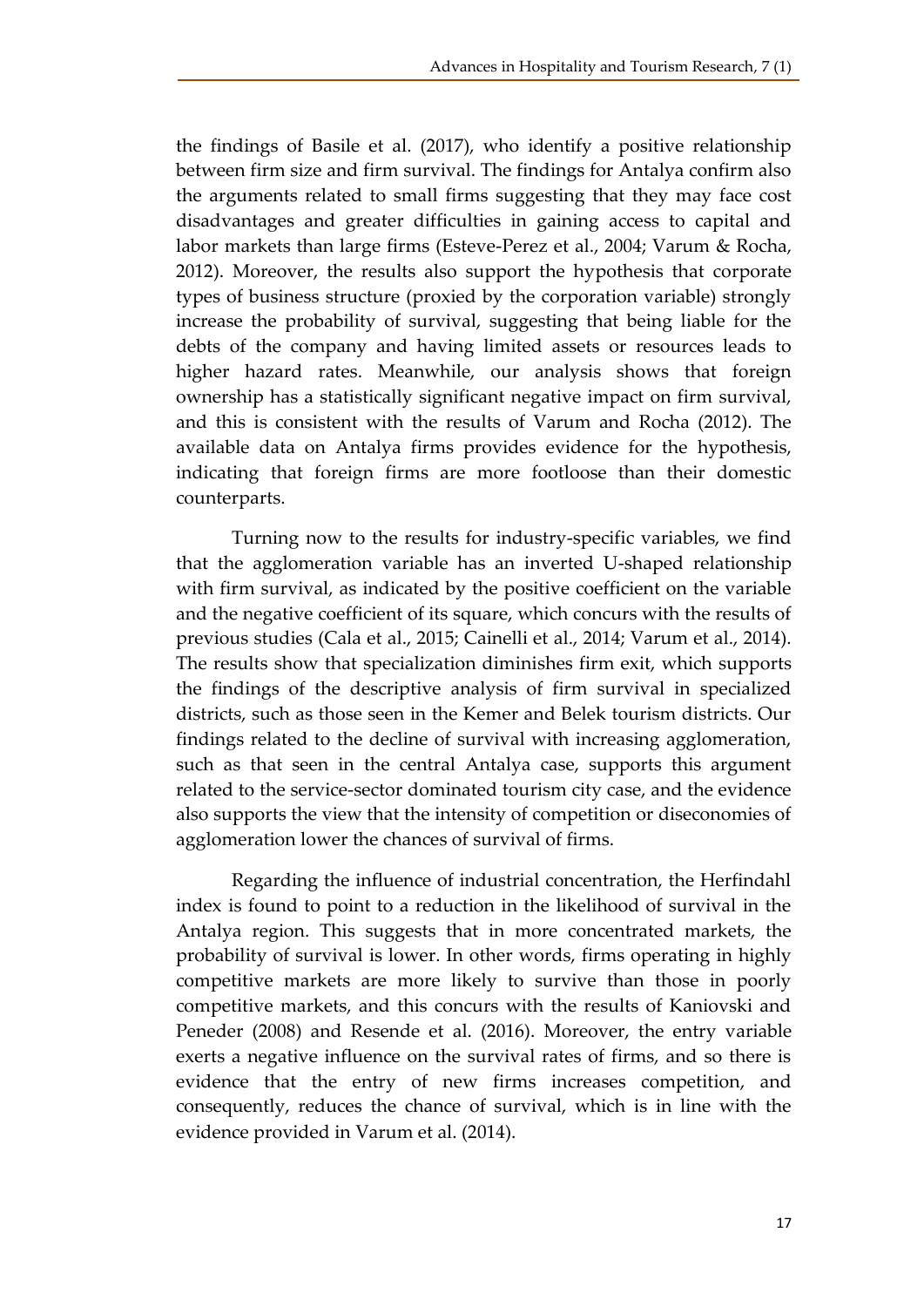|                                     | Model 1          | Model 2     | Model 3     | Model 4     |
|-------------------------------------|------------------|-------------|-------------|-------------|
| Age                                 | $0.066***$       | $0.074***$  | $0.068***$  | $0.076***$  |
|                                     | (0.000)          | (0.000)     | (0.000)     | (0.000)     |
| Age <sup>2</sup>                    | $0.001***$       | $0.002***$  | $0.001**$   | $0.002***$  |
|                                     | (0.005)          | (0.001)     | (0.010)     | (0.001)     |
| <b>Size</b>                         | $-0.714***$      | $-0.781***$ | $-0.750***$ | $-0.803***$ |
|                                     | (0.000)          | (0.000)     | (0.000)     | (0.000)     |
| Corporation                         | $-0.222***$      | $-0.271***$ | $-0.278***$ | $-0.327***$ |
|                                     | (0.000)          | (0.000)     | (0.000)     | (0.000)     |
| Foreign                             | 0.056            | $0.068*$    | 0.060       | $0.073*$    |
|                                     | (0.124)          | (0.094)     | (0.137)     | (0.099)     |
| Industry agglomeration              | 11.530***        | 11.414***   | 11.469***   | 11.357***   |
|                                     | (0.000)          | (0.000)     | (0.000)     | (0.000)     |
| Industry agglomeration <sup>2</sup> | $-1.291***$      | $-1.300***$ | $-1.296***$ | $-1.304***$ |
|                                     | (0.000)          | (0.000)     | (0.000)     | (0.000)     |
| Herfindahl index                    | 63.119***        | 61.580***   | 63.587***   | 62.093***   |
|                                     | (0.000)          | (0.003)     | (0.000)     | (0.002)     |
| Entry rate                          | 8.579***         | 8.733***    | 8.535***    | 8.679***    |
|                                     | (0.000)          | (0.000)     | (0.000)     | (0.000)     |
| Downturn                            | 34.753***        | 35.714***   | 35.109***   | 35.991***   |
|                                     | (0.000)          | (0.000)     | (0.000)     | (0.000)     |
| Size x downturn                     |                  |             | $0.175**$   | 0.124       |
|                                     |                  |             | (0.021)     | (0.106)     |
| Corporation x downturn              |                  |             | $0.340***$  | $0.341***$  |
|                                     |                  |             | (0.000)     | (0.000)     |
| Foreign x downturn                  |                  |             | $-0.017$    | $-0.025$    |
|                                     |                  |             | (0.855)     | (0.787)     |
| Industry dummies                    | Yes <sup>a</sup> | Yes         | Yes         | Yes         |
| District dummies                    | Yes <sup>a</sup> | Yes         | Yes         | Yes         |
| Year dummies                        | Yes <sup>a</sup> | Yes         | Yes         | Yes         |
| ρ                                   |                  | 0.273       |             | 0.261       |
|                                     |                  | (0.000)     |             | (0.000)     |
| Observations                        | 303,903          | 303,903     | 303,903     | 303,903     |
| Log likelihood                      | $-40,135$        | $-40,118$   | $-40,108$   | $-40,094$   |

Table 3. *Estimates of the complementary log-log model*

*Notes*: The table reports estimated coefficients and the corresponding p-values (in parentheses). \*,\*\*, and \*\*\* indicate significance at 10%, 5%, and 1% confidence levels, respectively. The dependent variable is a binary variable that takes the value of one in the year of exit for firms and 0 otherwise. The covariates are defined in Table 3. Models 2 and 4 correspond to models 1 and 3, respectively, but include an unobserved heterogeneity that is accounted for through the use of firm random effects.  $\boldsymbol{P}$  is the fraction of error variance that is explained by variation in the unobserved individual factors. All models include also industry dummies, district dummies as well as year dummies. All left-censored observations are excluded from the data used in the estimations. <sup>a</sup> Estimates are not reported but can be provided upon request.

The key explanatory variable in this paper is the downturn variable, which has been incorporated into the estimation models to estimate the effects of economic and political crisis on firm survival in the Antalya region. The results show that downturns lower the survival prospects of firms, in line with the findings of Varum and Rocha (2012) and Varum et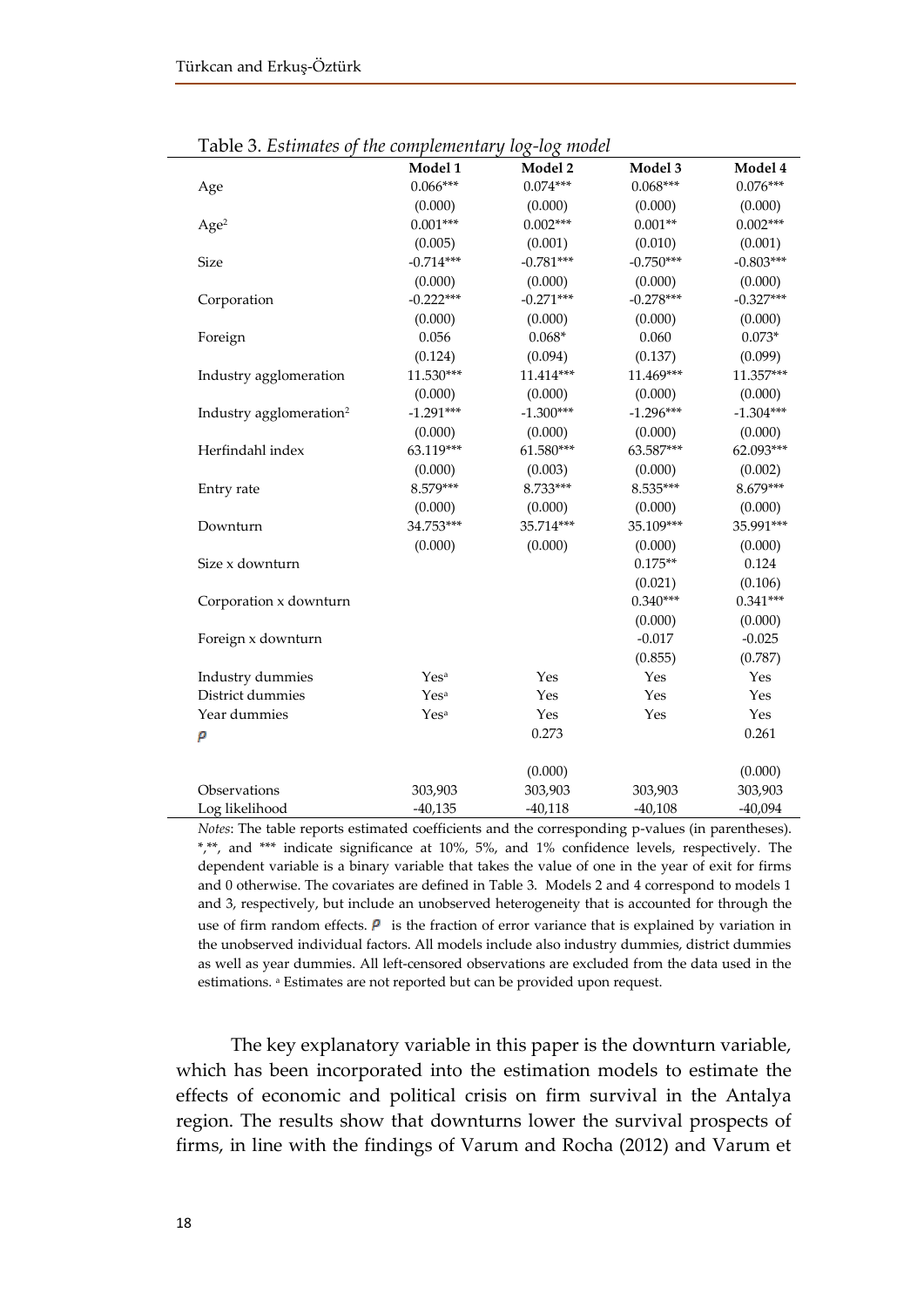al. (2014), and so the result is generally consistent with the hypothesis that firm exists are more common during unfavourable macroeconomic conditions.

Model 4 adds several interaction terms to Model 2 to investigate whether firm survival rates vary by size of firm, type of the legal structure and type of ownership (foreign/domestic) during periods of economic downturn. The signs and statistical significance of the coefficients are generally the same for the results of both Model 2 and Model 4. First, the size x downturn variable is added to test whether firms of different size are affected differently by downturns. The coefficient of the interaction term is found to be statistically insignificant, in contrast with the findings of Varum and Rocha (2012). That is, we are unable to support the claim that large-sized firms suffer less during downturn periods. In addition, we incorporate the corporation variable into the downturn variable to test whether these firms are better able to weather crisis, and this interaction of corporation x downturn returns a positive coefficient, indicating that the periods of downturns weaken the higher survival rates of corporate firms. Finally, when the downturn dummy is incorporated into the foreign ownership variable, the cloglog model does not return a statistically significant effect. This evidence suggests that during times of crisis, the survival probabilities of foreign-owned firms are no different to their domestic counterparts. That is, when the economy is shrinking, foreignowned firms are just as likely to exit as domestic firms. This tendency can be seen especially in cities that are dominated by one sector, especially those dominated by the fragile tourism sector.

# **CONCLUSIONS**

This paper employs survival analysis to examine the impact of crises on firm survival in Antalya. Preliminary results show that both entry and exit rates in the Antalya region heavily depend on not only macroeconomic conditions, but also the political conditions in which the firms operate. In addition, we show that cooperatives and corporations, large and mediumsized firms, and domestic firms seem to enjoy higher probabilities of survival. For the industry- and location-specific variables, descriptive studies indicate that firms in the manufacturing and construction sectors, and those located in the districts of Kemer and Serik (tourism regions), exhibit higher probabilities of survival. The lower survival rates for companies operating in the accommodation and food services sectors confirms that the tourism and hospitality sectors are more crisis sensitive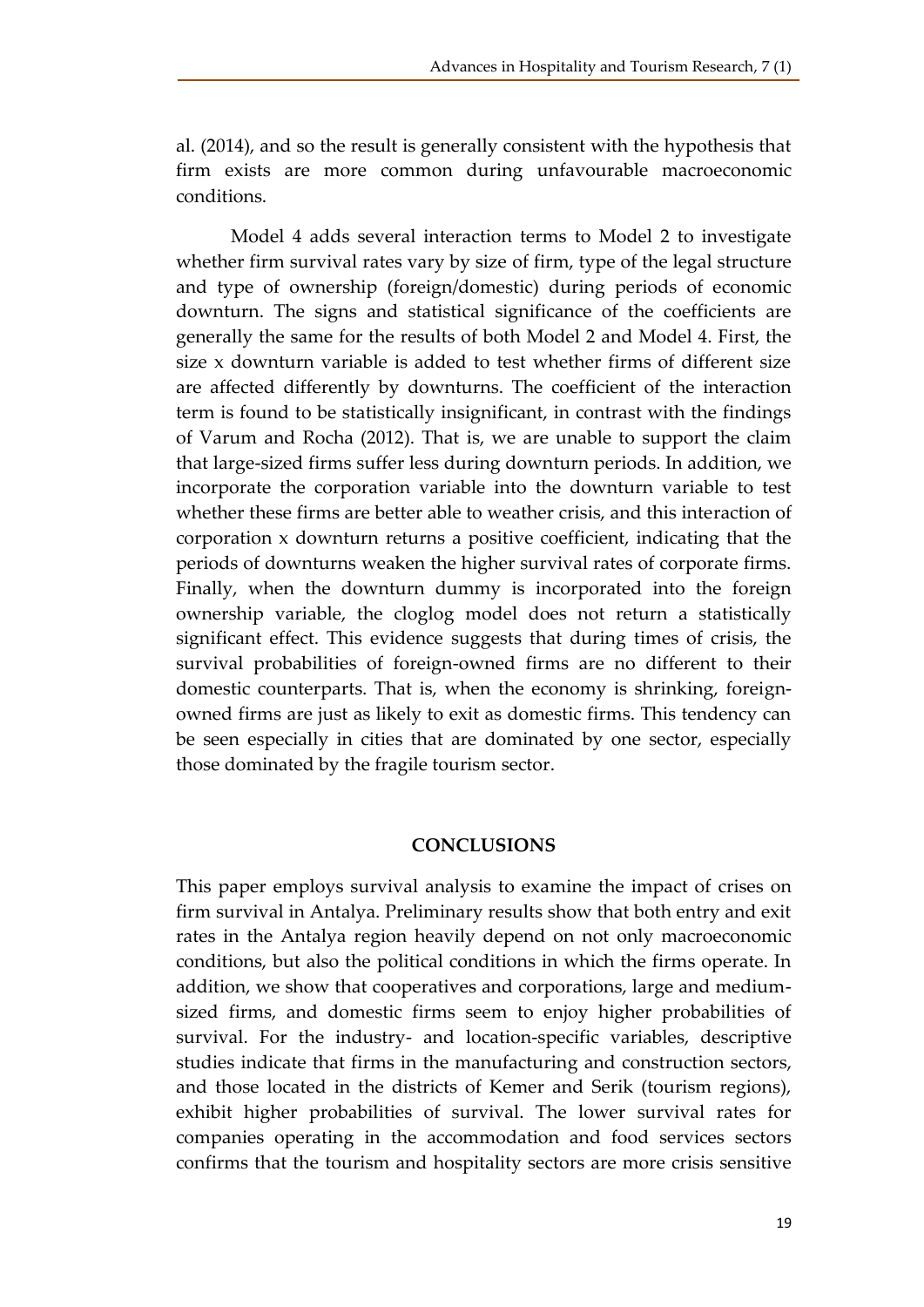than others, although the findings incorporating geographical variables show some contrasting results for the tourism sector. This contrasting result can be explained by the positive externalities of localization economies created in specialized tourism regions such as Kemer and Serik, which makes firms located in those regions less fragile to crises.

Using a sample of 48,628 firms spanning from the period 2000-2017, we also attempt to assess the effect of the economic crisis on firm survival by employing a complementary log-log model with firm-specific random effects. Our results suggest that firm survival declines in periods of economic and political crisis. In addition, we find that large-sized firms and foreign-owned firms are no different to their domestic counterparts in terms of their survival probabilities during downturn periods. Moreover, only in the issue of business structure did the findings indicate that corporate-type firms have lower survival rates during periods of downturn.

According to findings, a number of regional policy implications can be suggested. In order to increase the probability of survival, urban developers, planners and policy makers should pay more attention to active policies towards attracting more foreign capital and large investments through spatial planning, as was done in the tourism centers like Belek and Kemer, corporate business structures, and large-sized investments, as these can lead to cities and regions becoming more resilient and sustainable.

# **Limitations and further research**

The major limitation of this paper is the lack of data on the exit behaviour of firms. The results would be more interesting if the relevant data concerning whether firms have closed their doors for good in a crisis period or not, whether they merged with another business or created an entirely new companies, are obtained. When available, the exit behaviour of firms could be analysed and the effects of crises on firm survival in different periods could be investigated more carefully. In addition, an extensive research is needed on how firm survival is related to innovation during downturn periods.

 In future research, comparative empirical studies from different tourism cities of different countries should be stimulated to get more comprehensive information on firm survival in crisis-ridden tourism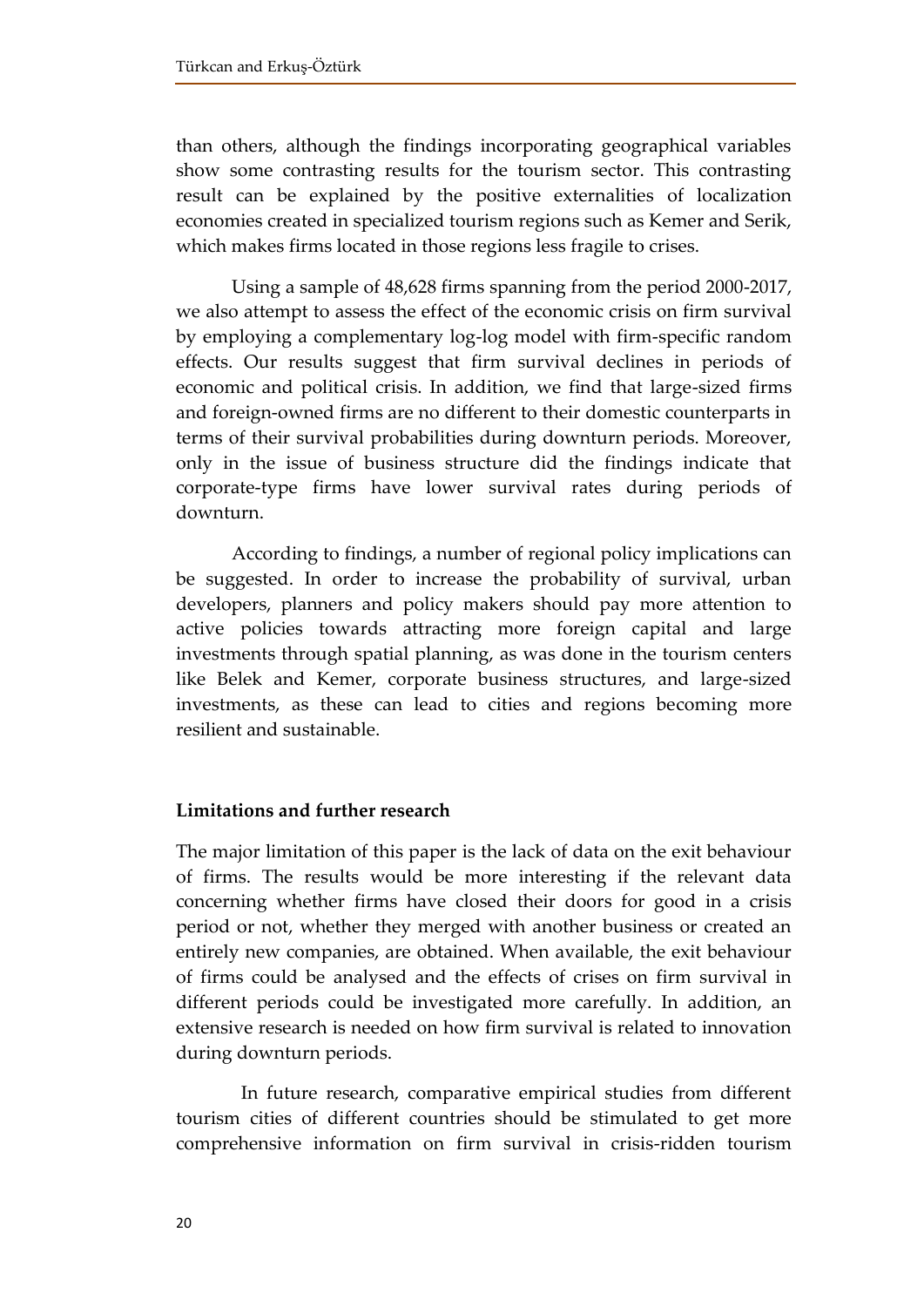cities. In addition, firm survival could be elaborated in a more detailed way for different crisis periods with richer data (if available) such as data on the role of innovation, global and local networks, R&D, mobility in tourism labour to different companies and smart strategies of companies.

#### **ACKNOWLEDGEMENT**

This work was supported by the BAGEP Award of the Science Academy with funding supplied by BAGEP2018.

#### **REFERENCES**

- Basile, R., Pittiglio, R., & Reganati, F. (2017). Do agglomeration externalities affect firm survival? *Regional Studies*, *51*(4), 548-562.
- Brouder, P., & Eriksson, R. (2013). Staying power: What influences micro-firm survival in tourism? *Tourism Geographies*, *15*(1), 125–144.
- Bruni, S., Pittiglio, R., & Reganati, F. (2014). Heterogeneity in firm performance during economic crisis. *Business, Management and Education*, *12*(1), 1-14.
- Cainelli, G., Montresor, S., & Marzetti, G. V. (2014). Spatial agglomeration and firm exit: A spatial dynamic analysis for Italian provinces. *Small Business Economics*, *43*(1), 213-228.
- Cala, C. D., Arauzo-Carod, J. M., & Manjón-Antolín, M. (2015). The determinants of exit in a developing country: Core and peripheral regions. *The Annals of Regional Science*, *54*(3), 927–944.
- Cefis, E., & Marsili, O. (2005). A matter of life and death: Innovation and firm survival. *Industrial and Corporate Change*, *14*(6), 1167-1192.
- Disney, R., Haskel, J., & Heden, Y. (2003). Entry, exit and establishment survival in UK manufacturing. *Journal of Industrial Economics*, *51*(1), 91–112.
- Dunne, P., & Hughes, A. (1994). Age, size, growth and survival: UK companies in the 1980s'. *Journal of Industrial Economics*, *42*(2), 115–140.
- Ericson, R., & Pakes, A. (1995). Markov-perfect industry dynamics: A framework for empirical work. *The Review of Economic Studies*, *62*(1), 53–82.
- Esteve-Perez, S., & Manez-Castillejo, J. A. (2008). The resource-based theory of the firm and firm survival. *Small Business Economics*, *30*(3),231-249.
- Esteve-Pérez, S., Pieri, F., & Rodriguez, D. (2018). Age and productivity as determinants of firm survival over the industry life cycle. *Industry and Innovation*, *25*(2), 167-198.
- Esteve-Perez, S., Sanchis-Llopis, A., & Sanchis-Llopis, J. A. (2004) The determinants of survival of Spanish manufacturing firms. *Review of Industrial Organization*, *25*(3), 251– 273.
- Falk, M., (2013). A survival analysis of ski lift companies. *Tourism Management*, *36*(1), 377– 390.
- Fernandes, A. M., & Paunov, C. (2015). The risks of innovation: Are innovating firms less likely to die? *Review of Economics and Statistics*, *97*(3), 638-653.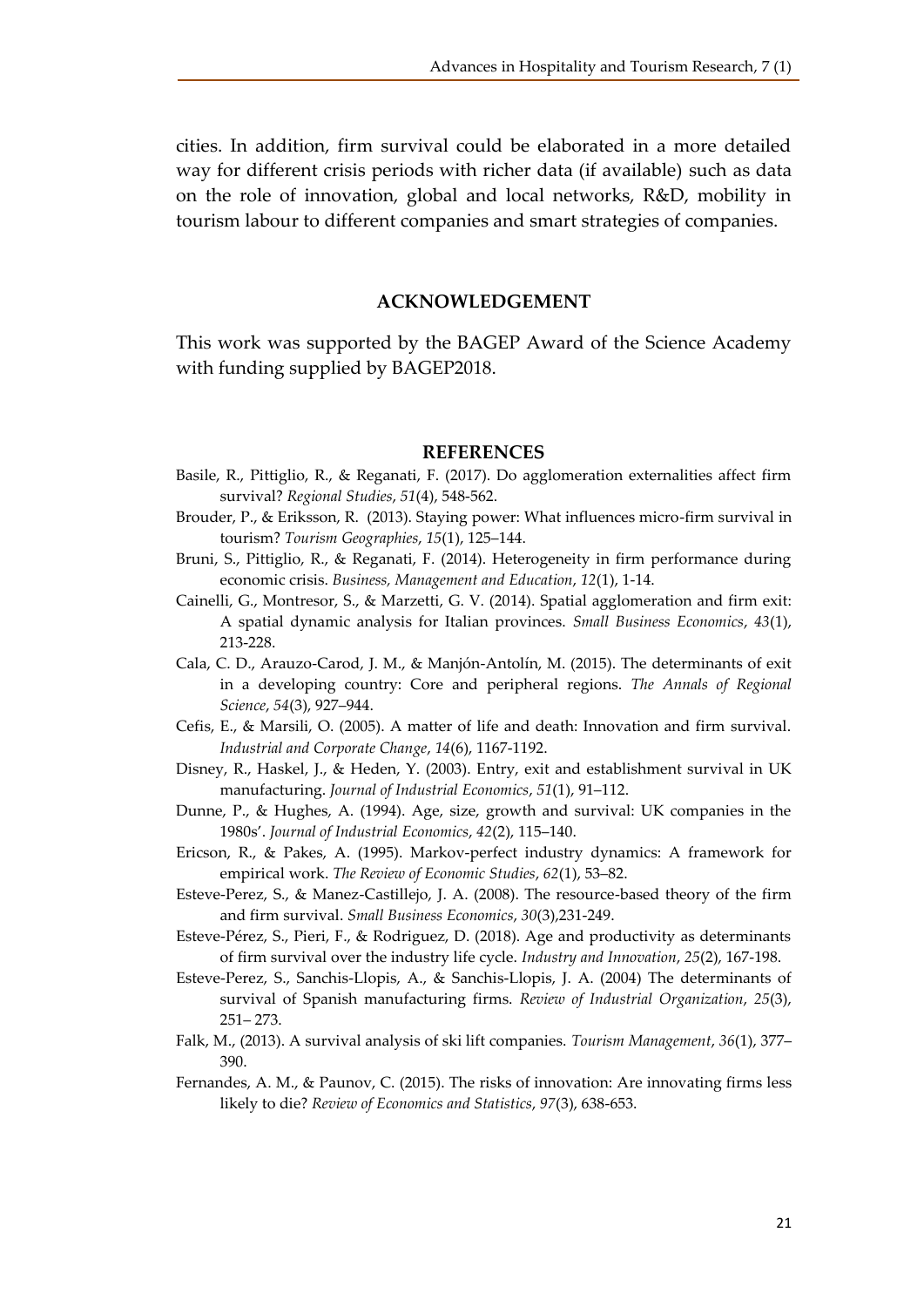- Ferreira, P., & Saridakis, G. (2017). Firm shutdown during the financial and the sovereign debt crises: Empirical evidence from Portugal. *International Journal of the Economics of Business*, *24*(2), 153-179.
- Gémar, G., Moniche, L., & Morales, A. (2016). Survival analysis of the Spanish hotel industry. *Tourism Management*, *54*(6), 428–438.
- Godart, O., Görg, H., & Hanley, A. (2012). Surviving the crisis: Foreign multinationals versus domestic firms. *The World Economy*, *35*(10), 1305-1321.
- Holmes, P., Hunt, A., & Stone, I. (2010). An analysis of new firm survival using hazard function. *Applied Economics*, *42*(2), 185-195.
- Jenkins, S. (2005). Survival analysis, unpublished Lecture Notes manuscript, Institute for Social and Economic Research, University of Essex. Retrieved from http://www.iser.essex.ac.uk/resources/survival-analysis-with-stata-moduleec968
- Kaniovski, S., & Peneder, M. (2008) Determinants of firm survival: A duration analysis using the generalized gamma distribution. *Empirica*, *35*(1), 41-58.
- Kaniovski, S., Peneder, M., & Smeral, E. (2008. Determinants of firm survival in the Austrian accommodation sector. *Tourism Economics, 14*(3), 527-543.
- Kovac, D., Vukovic, C., & Kleut, N. (2015). How do firms respond to anticipated shocks? Duration analysis of Croatian companies throughout the crisis, DOI: 10.13140/RG.2.1.3265.0326.
- Lay, T. J. (2003). The determinants of and interaction between entry and exit in Taiwan's manufacturing. *Small Business Economics*, *20*(4), 319–334.
- Littunen, H. (2000). Networks and local environmental characteristics in the survival of new firms. *Small Business Economics*, *15*(1), 59–71.
- Mata, J., & Freitas, E. (2012). Foreignness and exit over the life cycle of firms. *Journal of International Business Studies*, *43*(7), 615–630.
- Mata, J., & Portugal, P. (2002). The survival of new domestic and foreign-owned firms'. *Strategic Management Journal*, *23*(4), 323–343.
- Neffke, F., Henning M., & Boschma R. (2012). The impact of aging and technological relatedness on agglomeration externalities: a survival analysis. *Journal of Economic Geography*, *12*(2), 485-517.
- Ozturk, S., & Kilic, C. (2012). Patterns and determinants of entry and exit in Turkish manufacturing industries. *International Journal of Arts and Commerce*, *1*(5), 107–118.
- Prentice, R. L, & Gloeckler, L. A. (1978). Regression analysis of grouped survival data with application to breast cancer data. *Biometrics*, *34*(1), 57-67.
- Randelli, F., & Ricchiuti, G. (2015). The Survival of Tuscan Firms, [Working Papers -](https://ideas.repec.org/s/frz/wpaper.html) [Economicsw](https://ideas.repec.org/s/frz/wpaper.html)p2015\_02.rdf, Universita' degli Studi di Firenze, Dipartimento di Scienze per l'Economia e l'Impresa.
- Resende, M., Cardoso, V., & Façanha, L. O. (2016). Determinants of survival of newly created SMEs in the Brazilian manufacturing industry: An econometric study. *Empirical Economics*, *50*(4), 1255-1274.
- Sorensen, J. B., & Stuart, T. E. (2000). Aging, obsolescence, and organizational innovation. *Administrative Science Quarterly*, *45*(1), 81–112.
- Taymaz, E., & Özler, Ç. S. (2007). Foreign ownership, competition, and survival dynamics. *Review of Industrial Organization*, *31*(1), 23-42.
- Varum, C. A., & Rocha, V. C. (2012). The effect of crises on firm exit and the moderating effect of firm size. *Economics Letters*, *114*(1), 94-97.
- Varum, C., Rocha, V. C., & da Silva, H. V. (2014). Economic slowdowns, hazard rates and foreign ownership. *International Business Review*, *23*(4), 761-773.